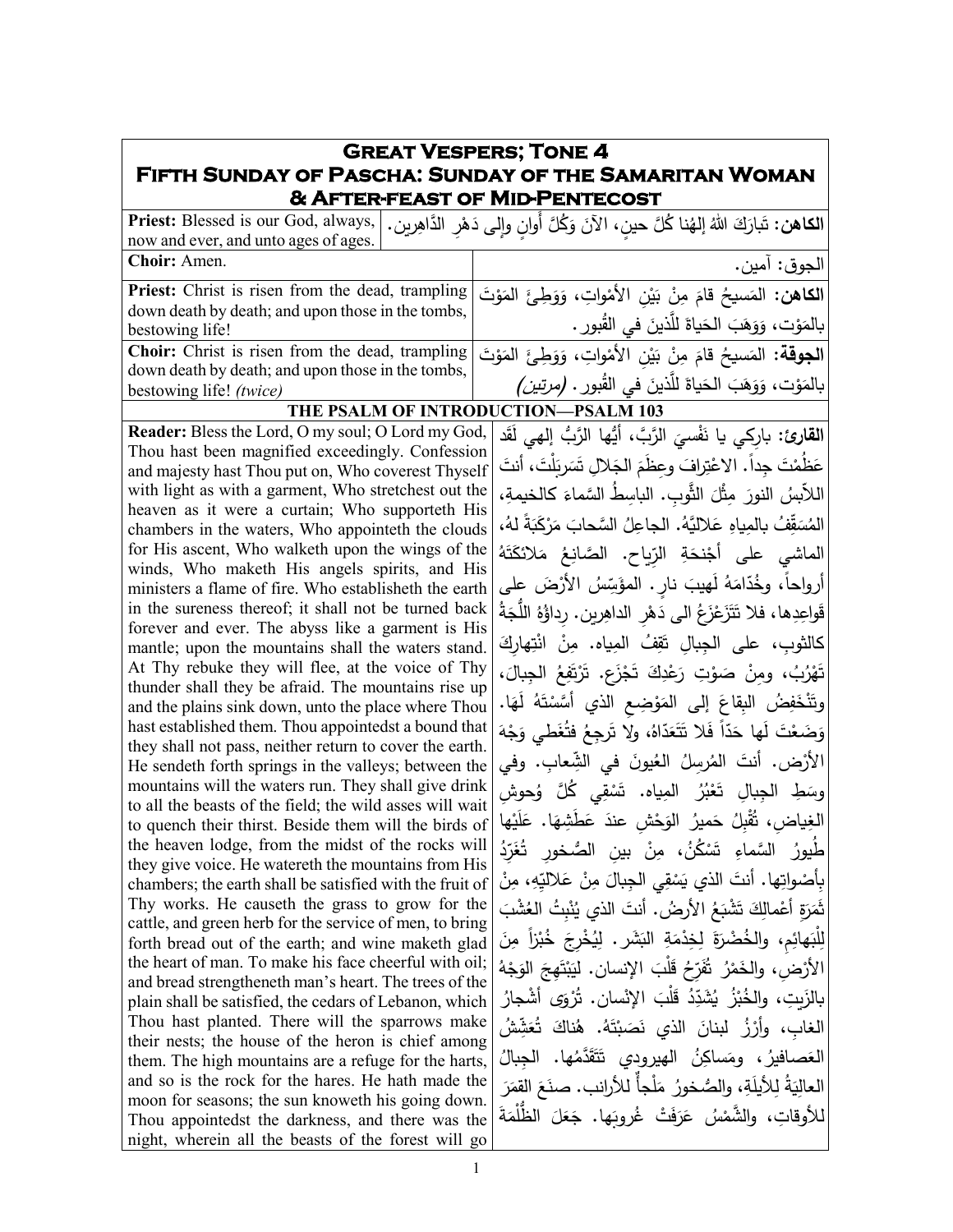| abroad; young lions roaring after their prey, and                                                                | فكانَ لَيْلٌ، وفيهِ تعْبُرُ جميعُ وحوش الغاب. أشْبالٌ                      |
|------------------------------------------------------------------------------------------------------------------|----------------------------------------------------------------------------|
| seeking their food from God. The sun ariseth, and                                                                | تَزْأَرُ   لِتَخْطُفَ   وتَطْلُبَ   مِنَ   اللهِ   طَعامَها.   أشرَقَتِ    |
| they are gathered together, and they lay them down                                                               |                                                                            |
| in their dens. Man shall go forth unto his work, and<br>to his labor until the evening. How magnified are        | الشَّمسُ فاجتَمَعَتْ، وفي صِيَرها رَبَضَت. يَخْرُجُ                        |
| Thy works, O Lord! In wisdom hast Thou made them                                                                 | الإنسانُ إلى عَمَلِهِ وإلى صِناعَتِهِ حتى المَساء. ما                      |
| all. The earth is filled with Thy creation. So is this                                                           |                                                                            |
| great and spacious sea, wherein are things creeping                                                              | أَعْظَمَ أَعْمالَكَ يا ربُّ، كُلَّها بحِكْمَةٍ صنَعْتَ، قَدِ               |
| innumerable, small living creatures with the great.                                                              | امْتَلأْتِ الأَرضُ مِنْ خَليقَتِكَ. هذا البَحْرُ الكَبيرُ                  |
| There go the ships; there this leviathan, whom Thou                                                              | الواسِعُ، هناكَ دَبّاباتٌ لا عَدَدَ لَهَا، حَيَواناتٌ صِغَارٌ              |
| hast made to play therein. All things wait on Thee, to                                                           |                                                                            |
| give them their food in due season; when Thou givest                                                             | مَعَ كِبارٍ . هُناكَ تَجْرِي السُّفُنُ، هذا النِّتّينُ الذي خَلَقْتَهُ     |
| it them, they will gather it. When Thou openest Thy                                                              | يَلْعَبُ فيه. وكلَّها إيّاكَ تَتَرَجَّى، لِتُعْطِيَها طعامَها في           |
| hand, all things shall be filled with goodness; when                                                             | حينِه، وإذا أنتَ أَعْطَيْتَها جمَعَتْ. تَفْتَحُ يدَكَ فَيَمْتَلِئُ         |
| Thou turnest away Thy face, they shall be troubled.                                                              |                                                                            |
| Thou wilt take their spirit, and they shall cease; and                                                           | الكُلُّ خَيْراً، تَصْرِفُ وجهَكَ فَيَضْطَرِبون. تَنْزِعُ                   |
| unto their dust shall they return. Thou wilt send forth<br>Thy Spirit, and they shall be created; and Thou shalt | أرواحَهُمْ فَيَفْنَوْنَ، وإِلَى تُرابِهِمْ يَرْجِعونَ. تُرْسِلُ روحَكَ     |
| renew the face of the earth. Let the glory of the Lord                                                           |                                                                            |
| be unto the ages; the Lord will rejoice in His works.                                                            | فَيُخلَقُونَ، وتُجَدِّدُ وَجْهَ الأرض. لِيَكُنْ مَجْدُ الرَّبِّ إلى        |
| Who looketh on the earth and maketh it tremble,                                                                  | الدهْرِ ، يَفْرَحُ الرَّبُّ بأعمالِه. الذي يَنْظُرُ إلىي الأرْض            |
| Who toucheth the mountains and they smoke. I will                                                                | فيَجْعَلُها تَرْتَعِدُ، ويَمَسُّ الجبالَ فثُدَخِّنُ. أَسَبِّحُ الرَّبَّ    |
| sing unto the Lord throughout my life, I will chant to                                                           |                                                                            |
| my God for as long as I have my being. May my                                                                    | في حَيَاتِي، وأَرَّتِلُ لِإلهِي ما دُمْتُ مَوْجوداً. يَلَّذُ لَهُ          |
| words be sweet unto Him; I will rejoice in the Lord.                                                             | تَأْمُلِي، وأنا أفرَحُ بالرَّبِّ. لِتَبِدِ الخَطأةُ مِنَ الأرض،            |
| O that sinners would cease from the earth, and they                                                              | ولا يبْقَ فيها الأَثَمَة. بارِكِي يا نفسِيَ الرَّبِّ. الشَّمْسُ            |
| that work iniquity, that they should be no more. Bless                                                           |                                                                            |
| the Lord, O my soul. The sun knoweth his going                                                                   | عَرَفَتْ غُروبَها، جَعَلَ الظُّلْمَةَ فكانَ لَيْلٌ. ما أعظَمَ              |
| down. Thou appointedst the darkness, and there was<br>the night. How magnified are Thy works, O Lord! In         | أعمالَكَ يا ربُّ، كلَّها بحِكْمَةٍ صَنَعْتَ.                               |
| wisdom hast Thou made them all.                                                                                  |                                                                            |
| Glory to the Father, and to the Son, and to the                                                                  |                                                                            |
| Holy Spirit; both now and ever, and unto ages of                                                                 | المَجْدُ للِأَبِ، والآبنِ، والروحِ القُدُسِ، الآنَ وكُلَّ أُوانٍ           |
| ages. Amen.                                                                                                      | والِي دَهْرِ الداهِرِينِ. آمينِ.                                           |
| Alleluia, Alleluia, Alleluia. Glory to Thee, O God.                                                              | هَلِلوبِيا، هَلِلوبِيا، هَلِلوبِيا، المَجْدُ لَكَ يا الله. (ثلاثا)         |
| (3x)                                                                                                             |                                                                            |
| O our God and our Hope, glory to Thee!                                                                           | يا إلهَنا وَرَجاءَنَا لَكَ الْمَجْدِ.                                      |
|                                                                                                                  | THE GREAT LITANY                                                           |
| Deacon: In peace, let us pray to the Lord.                                                                       | ا <b>لشماس:</b> بِسَلام إلى الرَّبِّ نَطْلب.                               |
| <b>Choir:</b> Lord, have mercy. (use this response until                                                         | ا <b>لجوقة:</b> يا رَبُّ ارْحَمِ. (تُعادُ بعدَ كُلّ طِلْبة)                |
| noted below)                                                                                                     |                                                                            |
| <b>Deacon:</b> For the peace from above and the                                                                  | <b>الشماس:</b> مِنْ أَجْلِ السَّلام الذي مِنَ العُل <sub>ِّي</sub> وخَلاصِ |
| salvation of our souls, let us pray to the Lord.                                                                 |                                                                            |
|                                                                                                                  | نُفوسِنا، إلى الرَّبِّ نَطْلُب.                                            |
| <b>Deacon:</b> For the peace of the whole world, the                                                             | الشعاس: مِنْ أَجْلِ سَلامٍ كُلِّ العالَمِ، وحُسْنِ شَاتِ                   |
| good estate of the holy churches of God and the                                                                  | كنائِس اللهِ المُقَدَّسَةِ، واتِّحادِ الكُلِّ، إلى الرَّبِّ نَطلُبٍ.       |
| union of all, let us pray to the Lord.                                                                           |                                                                            |
| <b>Deacon:</b> For this holy house and those who with<br>faith, reverence and fear of God enter therein, let     | ا <b>لشماس:</b> مِنْ أَجْلِ هذا النَّيْتِ المُقَدَّس، والذينَ يَدْخُلُونَ  |
| us pray to the Lord.                                                                                             | إليهِ بإيمانٍ وَوَرَعٍ وَخَوفِ اللهِ، إلى الرَّبِّ نَطْلُبٍ.               |
| <b>Deacon:</b> For our father and metropolitan, N., (our                                                         | الشَّماس: مِنْ أَجْلِ أبينا ومتروبوليتِنا (فلان)، والكَهَنَةِ              |
|                                                                                                                  |                                                                            |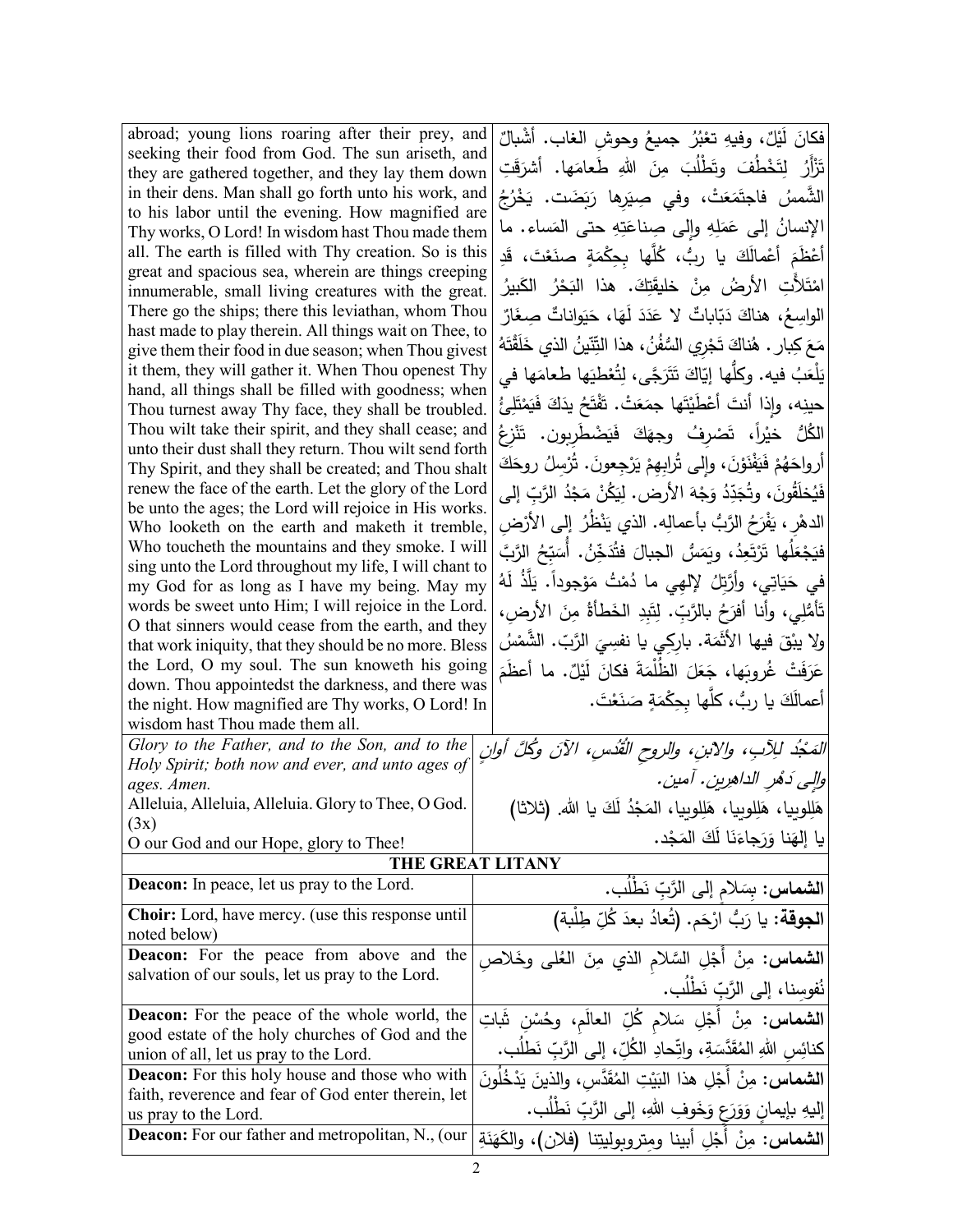| bishop, N.,) the honorable presbytery, the                                                                                   |     | الْمُكَرَّمينَ وخُدَّامِ المَسيح، وجميع الإكليروسِ والشَّعْبِ،                                      |
|------------------------------------------------------------------------------------------------------------------------------|-----|-----------------------------------------------------------------------------------------------------|
| diaconate in Christ, all the clergy and the people,                                                                          |     | إلى الرَّبِّ نَطْلُب.                                                                               |
| let us pray to the Lord.<br><b>Deacon: For Metropolitan Boulos and</b>                                                       |     |                                                                                                     |
| Archbishop Youhanna and their quick release                                                                                  |     | الشماس: مِنْ أَجْلِ المِتروبوليتِ بولسَ، والمِطْرانِ يوحَنَّا                                       |
| from captivity and safe return, let us pray to                                                                               |     | وجميع المَخطوفينَ وفَكِّ أَسْرِهِمْ، إلى الرَّبِّ نَطْلُب.                                          |
| the Lord.                                                                                                                    |     |                                                                                                     |
| Deacon: For our country, its president                                                                                       | (or | ِ ا <b>لشَّمَّاس:</b> مِنْ أَجْلِ حُكَّام هَذا النَلَدِ، ومُؤازَرَتِهِمْ في كُلِّ                   |
| appropriate head of state), civil authorities and                                                                            |     | عَمَلِ صالِحٍ، إلى الرَّبِّ نَطْلُبٍ.                                                               |
| armed forces, let us pray to the Lord.<br>Deacon: For this city and every city and                                           |     |                                                                                                     |
| countryside and the faithful who dwell therein, let                                                                          |     | <b>الشماس:</b> مِنْ أَجْلِ هذهِ المَدينةِ، وجَميع المُدُن والقُرى                                   |
| us pray to the Lord.                                                                                                         |     | والمؤْمنينَ الساكِنينَ فِيها، إلى الرَّبِّ نَطْلُب.                                                 |
| Deacon: For healthful seasons, abundance of the                                                                              |     | <b>الشماس:</b> مِنْ أَجْلِ اعْتِدالِ الأَهْوِيَةِ وخِصْبِ الأَرْض                                   |
| fruits of the earth and peaceful times, let us pray                                                                          |     |                                                                                                     |
| to the Lord.                                                                                                                 |     | بالثِمارِ ، وأَوْقاتٍ سلاميَّةٍ، إلى الرَّبِّ نَطْلُبٍ.                                             |
| <b>Deacon:</b> For travelers by sea, by land and by<br>air, the sick, the suffering, the captive, and                        |     | ا <b>لشماس:</b> مِنْ أَجْلِ المُسافرينَ في النَحْرِ والنَرِّ والحقِّ،                               |
| for their salvation, let us pray to the Lord.                                                                                |     | والمَرْضـى والمَضْنِيينَ، والأَسْرَى وخَلاصِهِمْ، إلى الرَّبِّ نَطْلُب.                             |
| <b>Deacon:</b> For our deliverance from all tribulation,                                                                     |     | <b>الشماس:</b> مِنْ أَجْلِ نَجاتِنا مِنْ كُلِّ ضيق وَغَضَبِ                                         |
| wrath, danger and necessity, let us pray to the                                                                              |     |                                                                                                     |
| Lord.                                                                                                                        |     | وخَطَرٍ وَشِدَةٍ، إلى الرَّبِّ نَطْلُب.                                                             |
| <b>Deacon:</b> Help us; save us; have mercy on us; and<br>keep us, O God, by Thy grace.                                      |     | <b>الشماس:</b> أَعْضُدْ وَخَلِّصْ وارْحَمْ واحفَظْنا يا اللهُ بِنِعْمَتِكَ.                         |
| Deacon: Calling to remembrance our all-holy,                                                                                 |     | ا <b>لشماس:</b> بعدَ ذِكْرِنا الكلِّيَةَ القَداسَةِ الطاهِرَةَ، الفائِقَةَ                          |
| immaculate, most blessed and glorious Lady, the                                                                              |     | البَرَكاتِ، المَجيدةَ، سيّدَتَنا والِدةَ الإِلهِ الدائِمَةَ البتوليَةِ                              |
| Theotokos and ever-virgin Mary, with all the                                                                                 |     |                                                                                                     |
| saints, let us commend ourselves and each other<br>and all our life unto Christ our God.                                     |     | مَرْيَمَ، مَعَ جميع القدِّيسين، لِنودِعْ أَنفُسَنا وبَعْضُنا بَعْضاً                                |
|                                                                                                                              |     | وَكُلَّ حياتِنا لِلْمَسيحِ الإِله.                                                                  |
| Choir: To Thee, O Lord.                                                                                                      |     | الجوقة: لَكَ يا رَبّ.                                                                               |
| Priest: For unto thee are due all glory, honor                                                                               |     | ا <b>لكاهن:</b> لأنَّهُ يَنْبَغي لَكَ كُلُّ تَمْجيدٍ وإِكْرامِ وسُجودٍ، أيها الآبُ                  |
| and worship, to the Father and to the Son and                                                                                |     | والابنُ والروحُ القدُسُ، الأنَ وكلَّ أوانِ، وإلى دهرِ الداهرين.                                     |
| to the Holy Spirit, now and ever, and unto                                                                                   |     |                                                                                                     |
| ages of ages.<br>Choir: Amen.                                                                                                |     |                                                                                                     |
|                                                                                                                              |     | ا <b>لجوقة:</b> أمين.                                                                               |
|                                                                                                                              |     | "BLESSED IS THE MAN" and verses                                                                     |
| Blessed is the man who walks not in the counsel of the wicked.<br>Verse:<br>Alleluia. Alleluia. Alleluia.<br><b>Refrain:</b> |     |                                                                                                     |
| Verse:                                                                                                                       |     | For the Lord knows the way of the righteous, but the way of the wicked will perish. Refrain         |
| Serve the Lord in fear and rejoice; rejoice in Him with trembling. Refrain<br>Verse:                                         |     |                                                                                                     |
| Blessed are all who take refuge in Him. Refrain<br>Verse:                                                                    |     |                                                                                                     |
| Arise, arise, O Lord. Save me O my God. Refrain<br>Verse:                                                                    |     |                                                                                                     |
| Salvation belongs to the Lord. Thy blessing be upon Thy people. Refrain<br><i>Verse:</i>                                     |     |                                                                                                     |
| <i>Verse:</i>                                                                                                                |     | Glory to the Father and to the Son and to the Holy Spirit, both now and ever and unto ages of ages. |
| Amen. Alleluia. Alleluia. Alleluia. Glory to Thee O God (3 times).                                                           |     | THE LITTLE LITANY                                                                                   |
| Priest: Again and again, in peace, let us pray                                                                               |     |                                                                                                     |
| to the Lord.                                                                                                                 |     |                                                                                                     |
| Choir: Lord, have mercy.                                                                                                     |     | <b>الكاهن:</b> أيْضاً وأَيْضاً بِسَلامٍ إلى الرَّبِّ نَطْلُب.<br><b>الجوق</b> : يا ربُّ ارْحَمْ.    |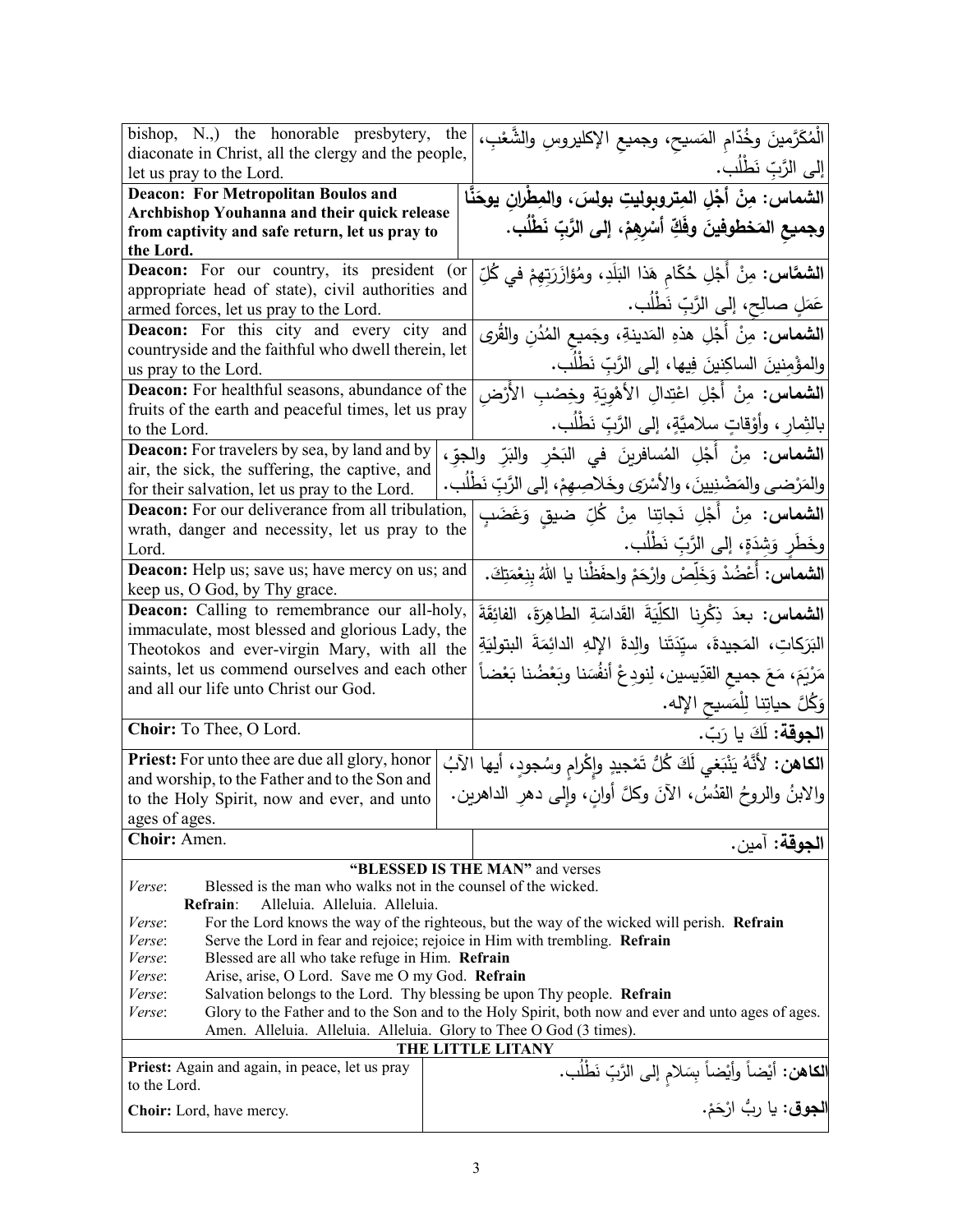| Priest: Help us; save us; have mercy on us;<br>and keep us, O God, by Thy grace.                                                                                                                                                            |            | الكاهن: أعْضُدْ، وَخَلِّصْ، وارْحَمْ، واحفَظْنا يا اللهُ بِنِعْمَتِكَ.                                                                                                                                                                                          |
|---------------------------------------------------------------------------------------------------------------------------------------------------------------------------------------------------------------------------------------------|------------|-----------------------------------------------------------------------------------------------------------------------------------------------------------------------------------------------------------------------------------------------------------------|
| Choir: Lord, have mercy.                                                                                                                                                                                                                    |            | ا <b>لجوق</b> : يا ربُّ ارْحَمْ.                                                                                                                                                                                                                                |
| Priest: Calling to remembrance our all-holy,<br>immaculate, most-blessed and glorious Lady<br>the Theotokos and ever-virgin Mary, with all<br>the saints: let us commend ourselves and each<br>other, and all our life unto Christ our God. |            | الكاهن: بعدَ ذِكْرِنا الكُلِّيَّةَ القَداسَةِ، الطاهِرَةَ، الفائِقَةَ البَرَكاتِ<br>المَجيدة، سيِّدَتَنا والِدَةَ الإِلهِ الدائِمَةَ البَتولِيَّةِ مَرْيَمَ مَعَ جميع<br>القدِّيسين، لِنُوْدِعْ أَنْفُسَنا وبَعْضُنا بَعْضاً وَكُلَّ حَياتِنا لِلْمَسيحِ الإله. |
| Choir: To Thee, O Lord.                                                                                                                                                                                                                     |            | الجوق: لكَ يا ربّ.                                                                                                                                                                                                                                              |
| Priest: For Thine is the might, and Thine is<br>the kingdom, and the power and the glory of<br>the Father and of the Son and of the Holy<br>Spirit, now and ever, and unto ages of ages.                                                    |            | الكاهن: لأنَّ لكَ العِزَّةَ ولكَ المُلْكَ والقُوَّةَ والمَجْدَ أَيُّها الآبُ والإبنُ<br>والروحُ القُدُسُ، الآنَ وكُلَّ أوانٍ وإلى دَهْرِ الدَّاهِرين.                                                                                                           |
| Choir: Amen.                                                                                                                                                                                                                                |            | الجوق: آمين.                                                                                                                                                                                                                                                    |
|                                                                                                                                                                                                                                             |            | "O LORD, I HAVE CRIED" IN TONE FOUR                                                                                                                                                                                                                             |
| O Lord, I have cried out unto Thee, hear Thou me;                                                                                                                                                                                           |            | يا ربِّ إليكَ صَرَخْتُ، فاسْتَمِعْ لي، إسْتَمِعْ لي يا ربُّ.                                                                                                                                                                                                    |
| hear Thou me, O Lord. O Lord, I have cried out                                                                                                                                                                                              |            |                                                                                                                                                                                                                                                                 |
| unto Thee, hear Thou me. Give ear to the voice of                                                                                                                                                                                           |            | يا ربِّ إليْكَ صَرَخْتُ فاسْتَمِعْ لي، أنْصِتْ إلى صوتِ                                                                                                                                                                                                         |
| my supplication when I cry out unto Thee: hear                                                                                                                                                                                              |            | تَضَرُّعي حينَ أَصْرُخُ إِليكَ، إِسْتَمِعْ لَي يا رَبِّ.                                                                                                                                                                                                        |
| Thou me, O Lord.                                                                                                                                                                                                                            |            |                                                                                                                                                                                                                                                                 |
| Let my prayer be set forth before Thee as the                                                                                                                                                                                               |            | لِتَسْتَقِمْ صَلاتى كالبَخور أمامَكَ، ولْيَكُنْ رَفْعُ يَدَيَّ                                                                                                                                                                                                  |
| incense, and the lifting up of my hands as the<br>evening sacrifice; hear Thou me, O Lord.                                                                                                                                                  |            | كَذَبِيحَةٍ مَسائيَّةٍ، إسْتَمِعْ لي يا رَبُّ.                                                                                                                                                                                                                  |
| Set a watch, O Lord, before my mouth, and a                                                                                                                                                                                                 |            |                                                                                                                                                                                                                                                                 |
| protecting door round about my lips.                                                                                                                                                                                                        |            | إجْعَلْ يا رَبُّ حارِساً لِفَمي وباباً حَصيناً على شَفَتَيِّ.                                                                                                                                                                                                   |
| Incline not my heart to evil words, to make                                                                                                                                                                                                 |            | لا تُمِلْ قَلْبِي إلى كَلام الشرِّ فَيَتَعَلَّلَ بِعِلَلِ الخطايا.                                                                                                                                                                                              |
| excuses in sins.                                                                                                                                                                                                                            |            |                                                                                                                                                                                                                                                                 |
| With men that work iniquity; and I will not                                                                                                                                                                                                 |            | مَعَ الناسِ العامِلِينَ الإِثْمَ ولا أَنَّفِقُ مَعَ مُخْتارِيهِمْ.                                                                                                                                                                                              |
| communicate with the choicest of them.                                                                                                                                                                                                      |            |                                                                                                                                                                                                                                                                 |
| The just man shall correct me in mercy and shall                                                                                                                                                                                            |            | سَيؤَدِّبُني الصدِّيقُ بِرَحْمَةٍ ويوَبِّخُني أمّا زيتُ الخاطِئِ                                                                                                                                                                                                |
| reprove me; but let not the oil of the sinner anoint                                                                                                                                                                                        |            | فلا يُدهَنُ به رأسي.                                                                                                                                                                                                                                            |
| my head.                                                                                                                                                                                                                                    |            |                                                                                                                                                                                                                                                                 |
| For my prayer also shall still be against the things                                                                                                                                                                                        |            | لأَنَّ صَلاتي أيضاً في مَسَرَّتِهِمْ، قَدِ ابْتُلِعَتْ قُضاتُهُمْ                                                                                                                                                                                               |
| with which they are well pleased; their judges<br>falling upon the rock have been swallowed up.                                                                                                                                             |            | مُلْتَصِقِينَ بِصَخْرَةٍ.                                                                                                                                                                                                                                       |
| They shall hear my words, for they are sweet; as                                                                                                                                                                                            |            |                                                                                                                                                                                                                                                                 |
| when the thickness of the earth is broken upon the                                                                                                                                                                                          |            | يَسْمَعونَ كَلِماتي فإنّها قَدِ اسْتُلِذّتْ مِثْلَ سَمْنِ الأَرْضِ                                                                                                                                                                                              |
| ground, their bones are scattered by the side of                                                                                                                                                                                            |            | المُنْشَقّ على الأرْض تَبَدَّدَتْ عِظامُهُمْ حولَ الجَحيم.                                                                                                                                                                                                      |
| hell.                                                                                                                                                                                                                                       |            |                                                                                                                                                                                                                                                                 |
| But to Thee, O Lord, Lord, are mine eyes; in                                                                                                                                                                                                |            | لأنَّ يا ربُّ، يا ربُّ إليكَ عَيْنَيَّ وعليكَ تَوَكَّلْتُ فلا تَنْزِع                                                                                                                                                                                           |
| Thee have I put my trust, take not away my soul.                                                                                                                                                                                            |            |                                                                                                                                                                                                                                                                 |
|                                                                                                                                                                                                                                             |            |                                                                                                                                                                                                                                                                 |
| Keep me from the snare which they have laid                                                                                                                                                                                                 |            |                                                                                                                                                                                                                                                                 |
| for me, and the traps of the workers of iniquity.                                                                                                                                                                                           |            | نفسي.<br>إِحْفَظْنِي مِنَ الفَخِّ الذي نَصَبوهُ لي ومِنْ مَعاثِرِ فاعِلي الإثْمِ.<br>إِحْفَظْنِي مِنَ الفَخِّ الذي نَصَبوهُ لي ومِنْ مَعاثِرِ فاعِلي الإثْمِ.                                                                                                   |
| Let the wicked fall into their own nets,                                                                                                                                                                                                    | أَعْبُرَ . | تَسْقُطُ الخَطَأَةُ في مَصائِدِهِم وأكونُ أنا على انْفِرادٍ إلى أنْ                                                                                                                                                                                             |
| whilst I alone escape.                                                                                                                                                                                                                      |            |                                                                                                                                                                                                                                                                 |
| I cried unto the Lord with my voice, with my<br>voice unto the Lord, did I make my supplication.                                                                                                                                            |            | بِصَوْتي إِلى الرَّبِّ صَرَخْتُ، بِصَوْتى<br>الرَّبِّ                                                                                                                                                                                                           |
|                                                                                                                                                                                                                                             |            | تَضَرَّعْتُ.                                                                                                                                                                                                                                                    |
| I will pour out before Him my supplication, mine                                                                                                                                                                                            |            | أَسْكُبُ أَمامَهُ تَضَرُّعى وأَحْزانى قُدّامَهُ أَخَبّرُ .                                                                                                                                                                                                      |
| affliction before Him will I declare.                                                                                                                                                                                                       |            |                                                                                                                                                                                                                                                                 |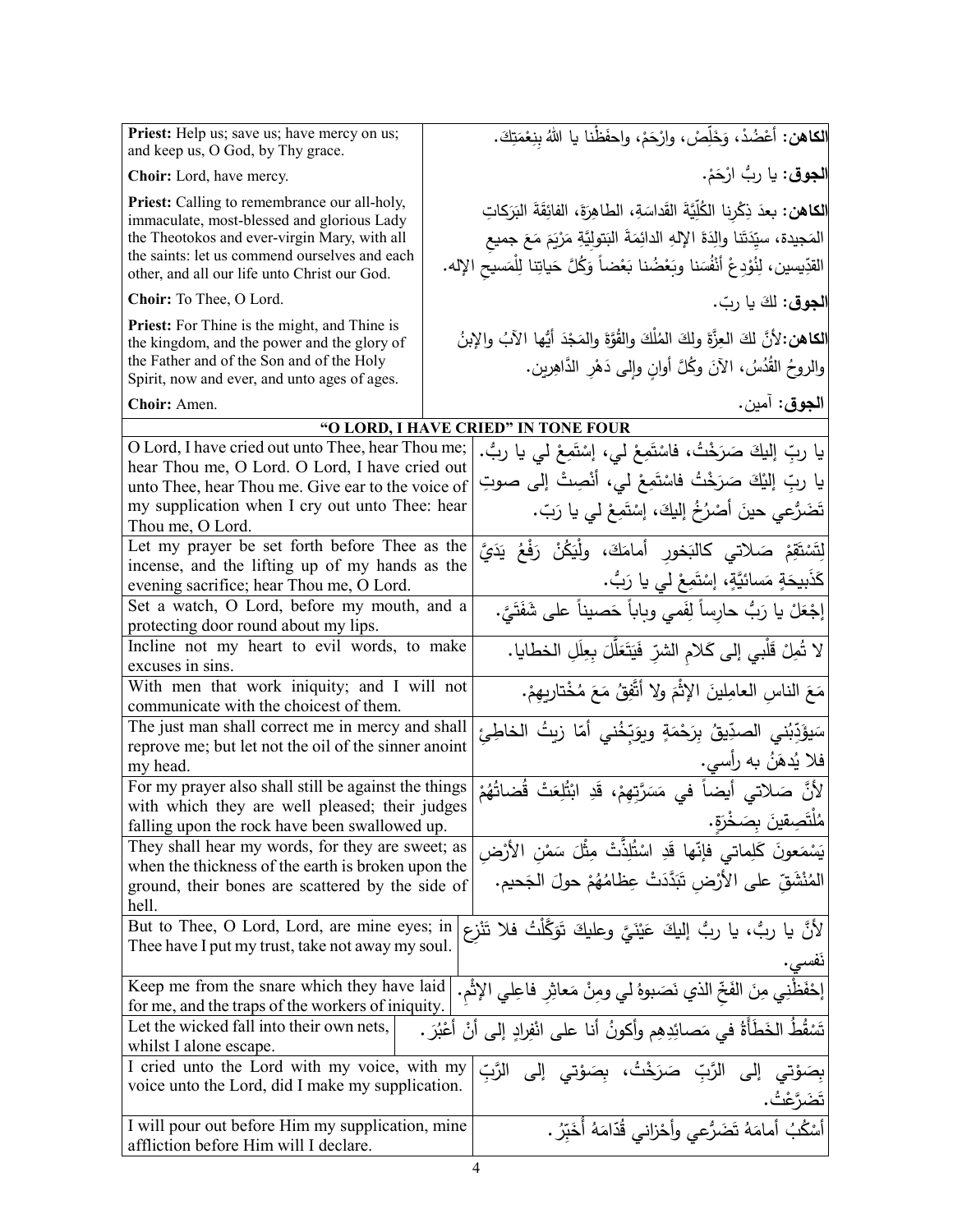| When my spirit was overwhelmed within me, then                                                    | عند فناءِ روحي مِنّي أنتَ تعرِفُ سُبُلِي.                                                  |
|---------------------------------------------------------------------------------------------------|--------------------------------------------------------------------------------------------|
| Thou knewest my paths.                                                                            |                                                                                            |
| I poured out my supplication before Him; I                                                        | في هذا الطَّريق الذي كُنْتُ أسلُكُ فيهِ أخْفَوا ليَ فخّاً.                                 |
| showed before Him my trouble.                                                                     |                                                                                            |
| I looked on my right hand, and beheld, but there<br>was no man that would know me.                | تأمَّلْتُ في الميامِنِ وأَبْصَرْتُ فلَمْ يَكُنْ مَنْ يَعِرِفُني.                           |
| Refuge failed me; no one cared for my soul.                                                       | ضاعَ المَهْرَبُ منّي ولَمْ يُوجَدْ مَنْ يَطْلُبُ نفسي.                                     |
| I cried unto Thee, O Lord; I said: Thou art my                                                    | فصرَخْتُ إليكَ يا ربُّ وقُلْتُ أنتَ هو رجائي ونَصيبي                                       |
| refuge and my portion in the land of the living.                                                  | في أرْضِ الأحياء.                                                                          |
| Attend unto my cry, for I am brought very low.                                                    | أَنْصِتْ إلى طِلْبَتي فَإِنّي قَدْ تَذَلَّلْتُ جداً.                                       |
| Deliver me from them that persecute me, for they<br>are stronger than I.                          | نَجِّني مِنَ الذينَ يَضْطَهِدونَني فإنَّهُمْ قد اعْتَزُّوا عليَّ.                          |
|                                                                                                   | For the Resurrection in Tone Four                                                          |
| Verse 10. Bring my soul out of prison, that                                                       |                                                                                            |
| I may praise Thy Name. We worship                                                                 | عْ زِنْكِجْكَ 10. أُخْرِجْ مِنَ الْحَبْسِ نَفْسى، لِكَي أُشْكُر اسْمَكَ .                  |
| untiringly Thy quickening Cross, O Christ                                                         | أَيُّها المسيحُ الإِله، نسْجُدُ بِغَيْرِ فُتُورِ لِصَلِيبِكَ المُحيي، ونُمجِّدُ            |
| God, and glorify Thy third-day<br>Resurrection; for by it, O Almighty, Thou                       | قيامَتَكَ ذاتَ الثلاثةِ الأيّامِ، لأَنَّكَ بِهَا، أَيُّها القادِرُ  على كُلِّ              |
| hast renewed the corrupt nature of                                                                | شيءٍ، جَدَّدْتَ طبيعةَ البَشَرِ المُنْفَسِدة، وأوْضَحْتَ لَنا المَصْعَدَ                   |
| mankind, and made plain to us the ascent to<br>heaven; for Thou alone art good and the            | إِلَى السَّماءِ ، بِمَا أَنَّكَ صالِحٌ وَحْذَكَ وَمُحِبُّ البَشرِ .                        |
| Lover of mankind.                                                                                 |                                                                                            |
| Verse 9. The righteous shall wait for me until                                                    | <i>عز تَكِجُ 9. إيايَّ يَنْتَظِرُ الصِدِّيقونَ</i> حَتَّ <i>ى تُجازَينِي.</i> أَيُّهَا     |
| Thou recompense me. When Thou wast                                                                |                                                                                            |
| willingly nailed upon the Cross, O Savior, Thou<br>didst solve the problem caused by the tree of  | المخلِّصُ، لَمَّا سُمِّرْتَ علَى عودِ الصـليبِ طَوْعًا، حَلَلْتَ                           |
| sin. And when Thou didst descend into Hades,                                                      | القَضِـيَّةَ المُسَـبَّبَةَ عَنْ عُودِ المعصِـيَة. ولَمَّا انْحَدَرْتَ إِلَى               |
| Thou didst break the bonds of death, since Thou                                                   | الجَحِيم، مَزَّقْتَ قُيُودَ المَوْتِ بِما أَنَّكَ إِلـهٌ مُقْتَدِرٍ . فَلِذَلِكَ           |
| art a mighty God. Wherefore, we worship Thy<br>Resurrection from the dead, shouting with joy,     | نَسْــــجُدُ لِقِيَامَتِكَ مِنْ بينِ الأَمْوَاتِ، هَاتِفِينَ بابْتِهَاجِ: أَيُّها          |
| O Almighty Lord, glory to Thee.                                                                   | الربُّ القادِرُ  على كُلِّ شَيءٍ، المجْدُ لَك.                                             |
| Verse 8. Out of the depths have I cried to                                                        | غ في السَّمَاعِيَّةِ 8. منَ الأعماق صَــــرَجْتُ اللَّكَ يا رَبُّ، يا رَبُّ                |
| Thee, O Lord, Lord hear my voice. Thou<br>didst demolish by Thy Death, O Lord, the                | <i>اسْتَمِعْ لِصَوْتِي.</i> أَيُّها الرَّبُّ، لَقَدْ سَحَقْتَ بِمَوْتِكَ أَبْوابَ الجَحِيم |
| gates of Hades; Thou didst dissolve the                                                           | وَحَلَلْتَ تَمَلَّكَ المَوْتِ، وأَعْتَقْتَ الْجِنْسَ البشـــرِيَّ مِنَ الفَســـاد،         |
| realm of death; and didst free the human                                                          |                                                                                            |
| race from corruption, granting the world<br>life and incorruptibility and Great Mercy.            | ومَنَحْتَ العَالَمَ الحيَاةَ، وعَدَمَ البلِّي، والرَّحمةَ العُظْمي.                        |
| Verse 7. Let Thine ears be attentive to the voice of                                              | عْ نَقِيَّتُهَا 7. لِتَكُنْ أَذْناكَ مُصْـــغِيَتْين إلى صَـــُوتِ                         |
| <i>my supplication.</i> Come, ye nations, let us praise the                                       | تَضَـــــرَّعــى.     هَلُمُّوا أَيُّها الشُــــــعُوبُ لِنُسَــــبّحْ قيامَةَ             |
| third-day Resurrection of the Savior, by which we<br>were delivered from the unbreakable bonds of | المُخَلِّص ذاتَ الثَّلاثَـةِ الأَيَّـامِ، الَّتِي بِهَـا نَجَوْنـا مِنْ                    |
| Hades, and by which we have all received life and                                                 | عِقالاتِ الجَحِيمِ غَيْرِ المُنْفَكَّة، فَأَخَذْنا جَميعُنا الحيَاةَ                       |
| incorruption, crying, O Thou Who wast crucified,                                                  |                                                                                            |
| buried, and Who didst rise, save us by Thy<br>Resurrection, O Thou only Lover of mankind.         | وَعَدَمَ الفَســاد، صَــارخِينَ: يَا مَنْ صُــلِبَ وِدُفِنَ وقَامَ،                        |
|                                                                                                   | خَلِّصْنَا بِقِيَامَتِكَ، يَا مُحِبَّ الْبَشَرِ وَحْدَك.                                   |
|                                                                                                   | For Mid-Pentecost in Tone Four (**Lord, when Thou didst ascend**)                          |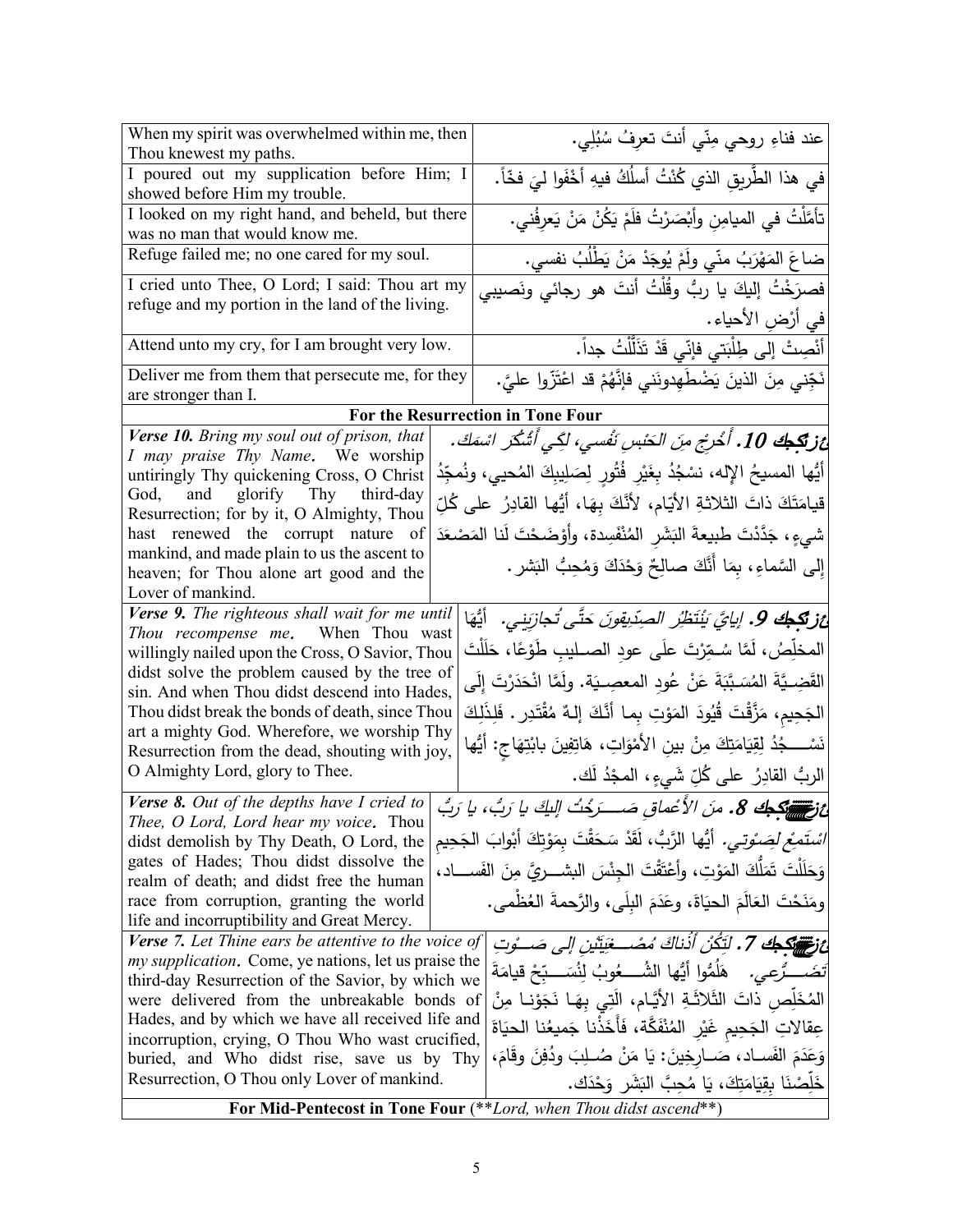| Verse 6. If Thou, O Lord, shouldest mark iniquities,<br>O Lord, who shall stand? For with Thee there is<br><i>forgiveness.</i> There is come now the middle of those<br>days * which commence with Christ God's saving<br>Rising and which are sealed * by Pentecost, that<br>divine day. * Illuminated by both the feasts and<br>joining both, * it is radiant and in truth * is now<br>rendered majestic, * showing and manifesting the<br>presence of * the great glory of the Ascension of our<br>Master, Christ.                                                                                                                                                                                                                                                                                                                                                                                                                                                     | ا <b>ِ زَقِيَّكِهِكَ 6.</b> إِنْ كُنتَ لِلِآَتَامِ راصِدًا يا رَبُّ، فَيا رَبُّ<br>مَ <i>نْ يَثْبُتْ؟ فَإِنَّ مِن عِندِكَ الا</i> غْت <i>فِارِ.</i> لَقَدْ حَلَّ<br>انْتِصَافُ الأَيَّامِ، الَّتِي ابْتِداؤُهَا مِنَ الْقِيَامَةِ الخَلاصِيَّةِ<br>وخِتَامُهَا عِيدُ الخَمْسِـــينَ الإِلَهـيَّ. وقَدْ أَشْــرَقَ بِمَا أَنَّهُ<br>مَالِكٌ الإشْـــــــراقَ مِنَ الـجهتَينِ ومُقرِنٌ كليهِمــا. وهو<br>مُظْهِرٌ بِخُلُولِهِ شَرْفَ الصُعُودِ السَّيِّديِّ، ولامِعٌ به.                                                                                                                                                                                                                                                                                                                                                                                                         |
|---------------------------------------------------------------------------------------------------------------------------------------------------------------------------------------------------------------------------------------------------------------------------------------------------------------------------------------------------------------------------------------------------------------------------------------------------------------------------------------------------------------------------------------------------------------------------------------------------------------------------------------------------------------------------------------------------------------------------------------------------------------------------------------------------------------------------------------------------------------------------------------------------------------------------------------------------------------------------|--------------------------------------------------------------------------------------------------------------------------------------------------------------------------------------------------------------------------------------------------------------------------------------------------------------------------------------------------------------------------------------------------------------------------------------------------------------------------------------------------------------------------------------------------------------------------------------------------------------------------------------------------------------------------------------------------------------------------------------------------------------------------------------------------------------------------------------------------------------------------------|
| Verse 5. Because of Thy Name have I waited for<br>Thee, O Lord; my soul hath waited upon Thy word,<br>my soul hath hoped in the Lord. Zion heard and was<br>glad when she received * the good tidings of the<br>Resurrection of Christ our God. * As for her right<br>faithful offspring, * they rejoiced seeing Him also<br>washing clean away, * by the Spirit He gave to<br>them, * all the stain of Christ's murder.<br>Wherefore, Zion prepareth to celebrate * the joy-<br>bestowing Mid-festal day of both the feasts.<br>Verse 4. From the morning watch until night, from<br>the morning watch let Israel trust in the Lord. Now<br>at hand is the ample pouring-forth * of the Holy<br>Spirit on all men, as the Scripture saith; * this is<br>proclaimed by the advent * of the mid-point of that<br>time fixed by the sure and true * promise Christ<br>gave His followers * after willingly dying, * being<br>buried, and rising, and which made known * the | عْ فَ <del>يُّهَا كِمَاءَ</del> كَـ مِنْ أَجْلِ اسْــمِكَ صَــتَرْتُ لَكَ يا رَبِّ،<br>صَــــنَرتُ نفســــي فـي أقوالكَ، تَوَكَّلَتْ نَفســــي علـي<br><i>الرَّبّ.</i> إنَّ صِهْيَونَ سَمِعَتْ فَفَرِحَتْ، لأنَّها اسْتَبْشَرَتْ<br>بِقِيامَةِ المَســيح، وبَنِيهَا المُؤْمِنينَ تَهلَّلُوا لِمُشَـــاهَدَتِهم<br>إِيَّاه. وهيَ تَغْسِلُ بالرُّوحِ وسَخَ قَتْلِ المَسيحِ. وتَسْتَعِدُّ<br>بِفَرَحِ للتَّعييدِ لانْتِصَافِ العِيدِ المُفْرحِ، ولِتَكريمِ كِليهمَا.<br>عْ فَ <del>ِ الْمَسْكَمِكَ</del> 4. مِنِ انْفِجَارِ الصَّـــْبْحِ الْمِي اللَّٰيلِ، مِنِ<br>انْفِجَارِ الصَّــْبِحِ، فَلَنَيَّكَلِّ إِسْــَرائِيلُ عَلَى الرَّبِّ.   لَقَدْ<br>نَاهَزَ انْسِكابُ الرُّوحِ الإِلَهيِّ بِغزارةٍ على الكُلِّ، حَسَبَ<br>المَكْتُوبِ، لأنَّ انْتِصَــافَ تَأْجيلِ الوَعْدِ الوَاضــح غَيْرِ<br>الْكَاذِبِ الْمُعْطَى مِنَ الْمَسْسِيحِ لِتَلاْمِيذِهِ بَعْدَ مَوْتِهِ         |
| coming manifestation of the Comforter.                                                                                                                                                                                                                                                                                                                                                                                                                                                                                                                                                                                                                                                                                                                                                                                                                                                                                                                                    | ودَفْنِهِ وقِيَامَتِهِ، هُو مُقَدِّمةٌ لِظُهورِ المُعَزِّي.                                                                                                                                                                                                                                                                                                                                                                                                                                                                                                                                                                                                                                                                                                                                                                                                                    |
|                                                                                                                                                                                                                                                                                                                                                                                                                                                                                                                                                                                                                                                                                                                                                                                                                                                                                                                                                                           | For the Samaritan Woman in Tone One                                                                                                                                                                                                                                                                                                                                                                                                                                                                                                                                                                                                                                                                                                                                                                                                                                            |
| Verse 3. For with the Lord there is mercy and<br>with Him is abundant redemption, and He will<br>deliver Israel from all his iniquities. At the<br>sixth hour Thou didst come to the well, O<br>Fountain of wonder, to ensnare the fruit of Eve;<br>for that one, at the very same hour, had been<br>from paradise by the<br>driven<br>serpent's<br>temptation. Then the Samaritan woman came to<br>draw water, and when Thou didst see her, O<br>Savior, Thou didst say to her: Give Me water to<br>drink, and I will fill thee with everlasting water.<br>And that chaste woman hastened at once to the<br>city and said to the crowds: Come and see<br>Christ the Lord, the Savior of our souls.<br>Verse 2. Praise the Lord, all nations; praise                                                                                                                                                                                                                      | عْ فَصَحْكَ 3. لأنَّ مِنَ الرَّبِّ الرَّحْمَةَ، وَمِنْهُ النَّجاةَ الكَثيرةِ،<br>َوَ <i>هُوَ يُنَجِّي إِسْـــرائيلَ مِنْ كُلِّ آثامِهِ.</i> يَا يَنْبُوعَ الْعَجَائِبِ،<br>لَقَدْ حَضَرتَ إلى البِئْرِ في السَّاعَةِ السَّادِسَةِ لِتَقْتَنِصَ شَرَةَ<br>حَوَّاءَ، لأَنَّ هَذِهِ في تلَّكَ السَّــــاعَةِ عَيْنِهَا أُخْرِجَتْ مِنَ<br>الفِرْدَوْسِ بِغِوَايَةِ الأَرْقَمِ. حِينَئذٍ وَافَتِ السَّــامِرِيَّةُ لِتَسْــتَقِيَ<br>مَاءً، فَإِذْ أَبْصَــــرْتَهَا يا مُخَلِّصُ قُلْتَ لَهَا: أَعْطِينِي مَاءً<br>لأَشْــرَبَ، وأَنَا أَفْعِمُكِ مِنَ المَاءِ الَّذِي لا يَفْرَغُ. فَأَسْــرَعَتْ<br>هَذِه العَفيفَةُ إلى المَدِينَـةِ حَـالاً وأَخْبَرَتِ الْجُمُوعَ قَـائِلَـةً:<br>هَلُمُّوا انْظُرُوا المَسيحَ الرَّبَّ مُخَلِّصَ نُفُوسنَا.<br>Also for the Samaritan Woman in Tone Two<br>عْ نَقِيَّكُمْ فَمَسْ يَسْتَبْحُوا الرَّبَّ يا جَمِيعَ الأَمَمِ، وَامْدَحُوهُ يا |
| Him, all people. When the compassionate Lord                                                                                                                                                                                                                                                                                                                                                                                                                                                                                                                                                                                                                                                                                                                                                                                                                                                                                                                              |                                                                                                                                                                                                                                                                                                                                                                                                                                                                                                                                                                                                                                                                                                                                                                                                                                                                                |
| came to the well, the Samaritan woman asked                                                                                                                                                                                                                                                                                                                                                                                                                                                                                                                                                                                                                                                                                                                                                                                                                                                                                                                               | <i>سائِرِ الشَّعوب.</i> عِنْدَما وَافي الرَّبُّ المُتَحَنِّنُ إلى البئْرِ ،                                                                                                                                                                                                                                                                                                                                                                                                                                                                                                                                                                                                                                                                                                                                                                                                    |
| Him, saying: Give me the water of faith, O Giver                                                                                                                                                                                                                                                                                                                                                                                                                                                                                                                                                                                                                                                                                                                                                                                                                                                                                                                          | سَـــأَلَتْهُ السَّــــامِرِيَّةُ قَائِلةً: هَبْنـى مَاءَ الإِيمَانِ يَا مُعْطِي                                                                                                                                                                                                                                                                                                                                                                                                                                                                                                                                                                                                                                                                                                                                                                                               |
| of life, that I may take the water of baptism for<br>delight and for salvation; O Lord, glory to Thee.                                                                                                                                                                                                                                                                                                                                                                                                                                                                                                                                                                                                                                                                                                                                                                                                                                                                    | الْحَيَاة، فَأَتَنَاوَلَ مِيَاهَ الْمَعْمُودِيَّةِ لِلبَهْجَةِ والنَّجَاةِ، يَا رَبُّ                                                                                                                                                                                                                                                                                                                                                                                                                                                                                                                                                                                                                                                                                                                                                                                          |
|                                                                                                                                                                                                                                                                                                                                                                                                                                                                                                                                                                                                                                                                                                                                                                                                                                                                                                                                                                           | المَجْدُ لكَ.                                                                                                                                                                                                                                                                                                                                                                                                                                                                                                                                                                                                                                                                                                                                                                                                                                                                  |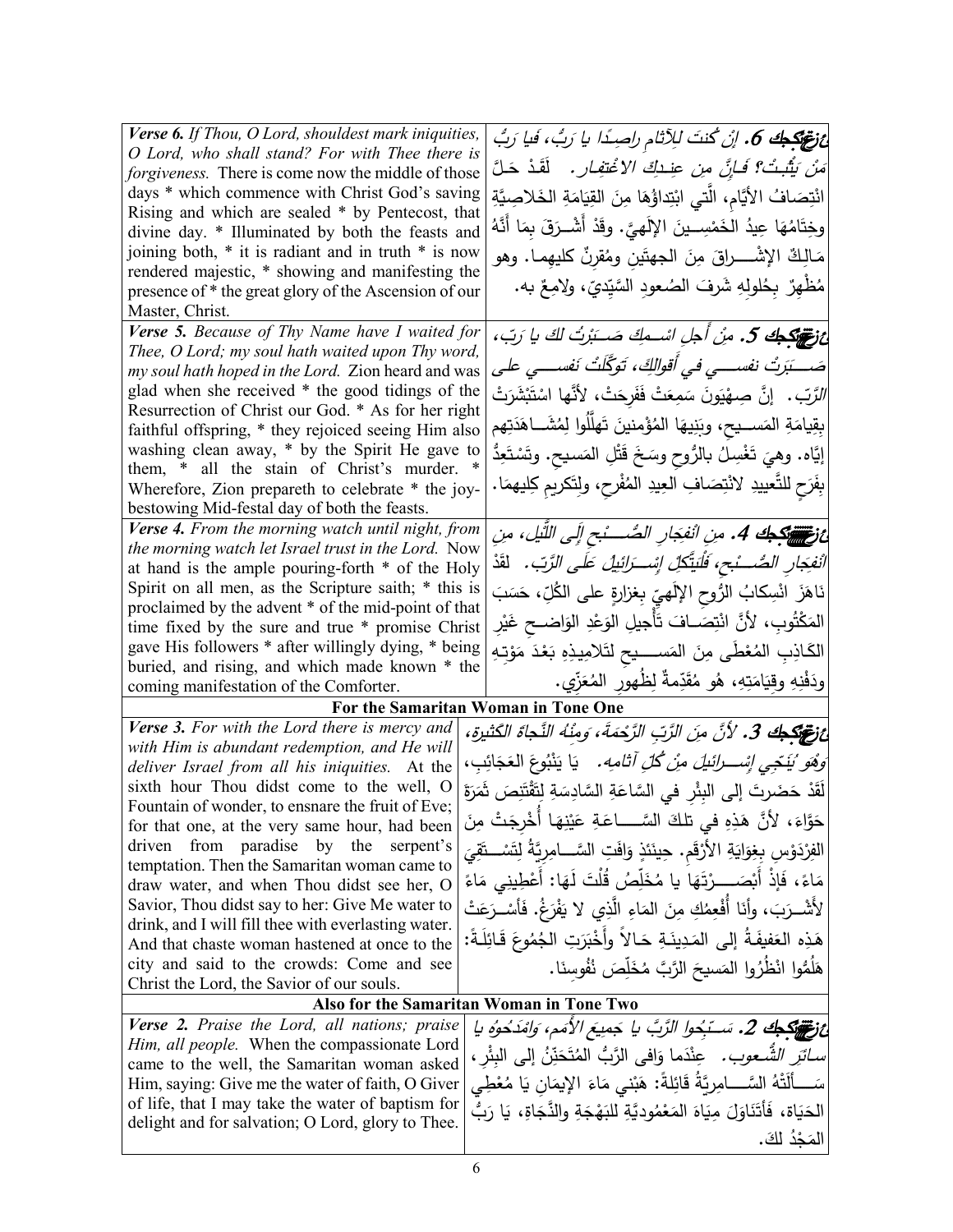| <b>Verse 1.</b> For His mercy is great toward us, and                                                           | لِمَ تَوَقِّكُهُ 1. لأَنَّ رَجْمَتَهُ قَدْ قَوِيتُ عَلَينا، وَحَقُّ الزَّبِّ يَدُومُ                      |
|-----------------------------------------------------------------------------------------------------------------|-----------------------------------------------------------------------------------------------------------|
| the truth of the Lord endureth forever. The                                                                     |                                                                                                           |
| Son, the Word of the Father, co-eternal and co-                                                                 | <i>إلى الدَّهر .</i> إنَّ الابْنَ وكَلِمَةَ الآبِ المُسَاوِيَ لَهُ أَزَلِيَّةً وعَدَمَ                    |
| beginningless, the Fountain of wonders, came                                                                    | ابْتِدَاءٍ ، يَنْبُوعَ العَجَائِبِ، قَدْ أَقْبَلَ إِلَى العَيْنِ، فَصَـادَفَ امْرَأَةً                    |
| to the spring, where a woman of Samaria came<br>to draw water. And when the Savior saw her,                     | مِنَ السَّامرةِ تَسْتَقيَ مَاءً. فَلَمَّا أَبْصَـرَها المُخَلِّصُ قَالَ لَهَا:                            |
| He said unto her: Give me water to drink, and                                                                   | أَعْطِيني مَاءً لأَشْرَبَ، وانْطَلَقي فَاسْتَذْعِي رَجُلَكِ. أمَّا نِلكَ                                  |
| go call thy husband. But she, addressing Him                                                                    |                                                                                                           |
| as Man and not as God, wished to withhold                                                                       | فَكَانَتْ تُخَاطِبُهُ كَإِنْسَــــانِ وليْسَ كَإِلَهٍ. فَرَأَتْ أَنْ تَكْتُمَ عَنْهُ                      |
| herself from Him, saying, I have no husband.                                                                    | قَائِلةً: لَيْسَ لـى رَجُلٌ. فَأَجَابَها الْمُعَلِّمُ: لَقَدْ قُلْتِ الْصِّــــدْقَ                       |
| And the Master replied, Thou hast said the<br>truth that thou hast no husband; for thou hast                    | بِأَنَّ لا رَجُلَ لَكِ. لأَنَّهُ كَانَ لَكِ خَمسَـــةُ رِجَالٍ، وأمَّا الَّذِي                            |
| had five husbands, and he whom thou now hast                                                                    | لْكِ الْأَنَ فَلَيْسَ بِرَجُلِكِ. أَمَّا هي فَتَحَيَّرتُ مِنْ هَذِه الأَقْوَالِ،                          |
| is not thy husband. And she, bewildered by                                                                      |                                                                                                           |
| these words, went to the city and shouted to the                                                                | وأَسْرَعَتْ إلى المَدينةِ هَاتِفةً بالْجُمُوعِ قَائِلةً: هَلَمُّوا أَبْصِـرُوا                            |
| crowds, saying: Come and behold Christ, Who                                                                     | المَسيحَ الَّذي يَمْنِحُ العَالَمَ الرَّحْمَةَ العُظْمَى.                                                 |
| granteth the world the Great Mercy.                                                                             |                                                                                                           |
|                                                                                                                 | DOXASTICON FOR THE SAMARITAN WOMAN IN TONE SIX                                                            |
| Glory to the Father, and to the Son, and to the                                                                 | <i>المجدُ للآبِ، والابن، والروح القُدْسِ.</i> إنَّ يَسُوعَ صَادَفَ                                        |
| Holy Spirit. At Jacob's well, Jesus met the<br>Samaritan woman. He Who screened the earth                       | السَّامِرِيَّةَ عِنْدَ البئرِ الَّتي ليَعْقُوبَ، فَالْتَمَسَ مِنْهَا مَاءً وهُوَ                          |
| with clouds asked water of her. What wonder,                                                                    |                                                                                                           |
| that He Who rideth on the cherubim converseth                                                                   | الَّذِي حَجَبَ الأَرْضَ بالغُيُومِ. يَا لَهُ مِنْ عَجَبٍ! إنَّ الرَّاكِبَ                                 |
| with an adulterous woman. He asked water Who                                                                    | علَى الشَّارُوبِيم يُفَاوِضُ امْرَأَةً زَانِيَةً. يَطْلُبُ مَاءً، الَّذِي                                 |
| suspended the earth on the waters. He seeketh                                                                   | عَلْقَ الأَرْضَ عَلَى المِيَاهِ، والَّذِي أَفَاضَ يَنَابِيعَ الْمِيَاهِ                                   |
| water Who caused the springs of water and their                                                                 |                                                                                                           |
| lakes to overflow. Yea, that He may draw to Him                                                                 | وِبُحَيْرَاتِهَا، لإِيثَارِهِ أَنْ يَجْتَذِبَ بِالْحَقيقَةِ تِلْكِ الْمُقْتَنَصَةَ مِنَ                   |
| the truth ensnared by the contending enemy, and                                                                 | العَدُقِ المُحَارِبِ، ويَسْقىَ المُلْتَهِبَةَ جداً بِالفَوَاحِشِ السَّمِجَةِ                              |
| give her water to drink who was inflamed with                                                                   | مَاءً حَيّاً، بِما أَنَّهُ الْمُتَحَنِّنُ وحْدَهُ والْمُحِبُّ الْبَشَرِ .                                 |
| ugly vices; for He alone is compassionate and the                                                               |                                                                                                           |
| Lover of mankind.                                                                                               | THEOTOKION FOR THE RESURRECTION IN TONE FOUR                                                              |
| Both now and ever, and unto ages of ages. Amen.                                                                 |                                                                                                           |
| David the Prophet who became through thee, O                                                                    | الآنَ وكُلَّ أُوانٍ وإلى دهرِ الداهرينِ. أمين.  يا والِذَةَ                                               |
| Theotokos, the grandparent of God, before time                                                                  | الإِلَهِ إِنَّ داوُدَ النَّبِيَّ الصَائِرَ بِسَبَبِكِ جَدَّ الإِلَهِ، قَد سَبَقَ                          |
| sang of thee in praise, and shouted to Him who                                                                  | مِن أَجْلِكِ مُتَرَنِّمًا، وهَتفَ بالصانِع بِكِ العَظَائِمَ: قَامَتِ                                      |
| worked wonders through thee, saying, The queen<br>did rise on Thy right; for God hath shown thee to be          | المَلِكَةُ عَنْ يَمِينِكَ، لأَنَّ الإِلهَ قد أَظْهَرَكِ أَمًّا مُسَبِّبَةَ                                |
| a Mother bringing forth life, in that He was willing                                                            | الْحَيَاةِ، إِذِ ارْتَضَى أَنْ يَظْهَرَ مُتَأَنِّسًا مِنْكِ خُلُوًّا مِن                                  |
| to appear incarnate from thee without father,                                                                   | أَبِ، لِكَيْ يُجَدِّدَ إِبْداعَ صُورَتِهِ المُنْفَسِدَةِ بِالآلامِ، ويَجِدَ                               |
| renewing the creation of His likeness, corrupt with<br>suffering, in order to find the sheep lost in the hills, | الخروفَ الّذي ضَلَّ فِي الْجِبَالِ، ويَحْمِلَهُ عَلَى مَنْكِبَيْهِ                                        |
| and carry it on His shoulders, and offer it to the                                                              |                                                                                                           |
| Father, and add it, through His will, to the heavenly                                                           | وِبُقَدِّمَهُ إِلَى الآب، وبَضُمَّهُ بِمَشِيئَتِهِ مَعَ الْقَوَّاتِ                                       |
| hosts, and to save the whole world; for He is the                                                               | السَّمَاوِيَّةِ، ويُخَلِّصَ الْعَالَمَ أَجْمَعَ، بما أَنَّهُ الْمسِيحُ                                    |
| reigning Christ, Possessor of rich and Great Mercy.                                                             | المالِكُ الرَّحْمَةَ الغَنِيَّةَ العُظمى.                                                                 |
| THE HOLY ENTRANCE                                                                                               |                                                                                                           |
|                                                                                                                 | (While the Doxasticon is chanted, the following dialogue occurs QUIETLY as the clergy make the entrance.) |
| <b>Deacon:</b> Let us pray to the Lord. Lord, have mercy.                                                       | ا <b>لشماس:</b> إلى الرَّبِّ نَطْلُبٍ. يا رَبُّ ارْحَمْ.                                                  |
|                                                                                                                 |                                                                                                           |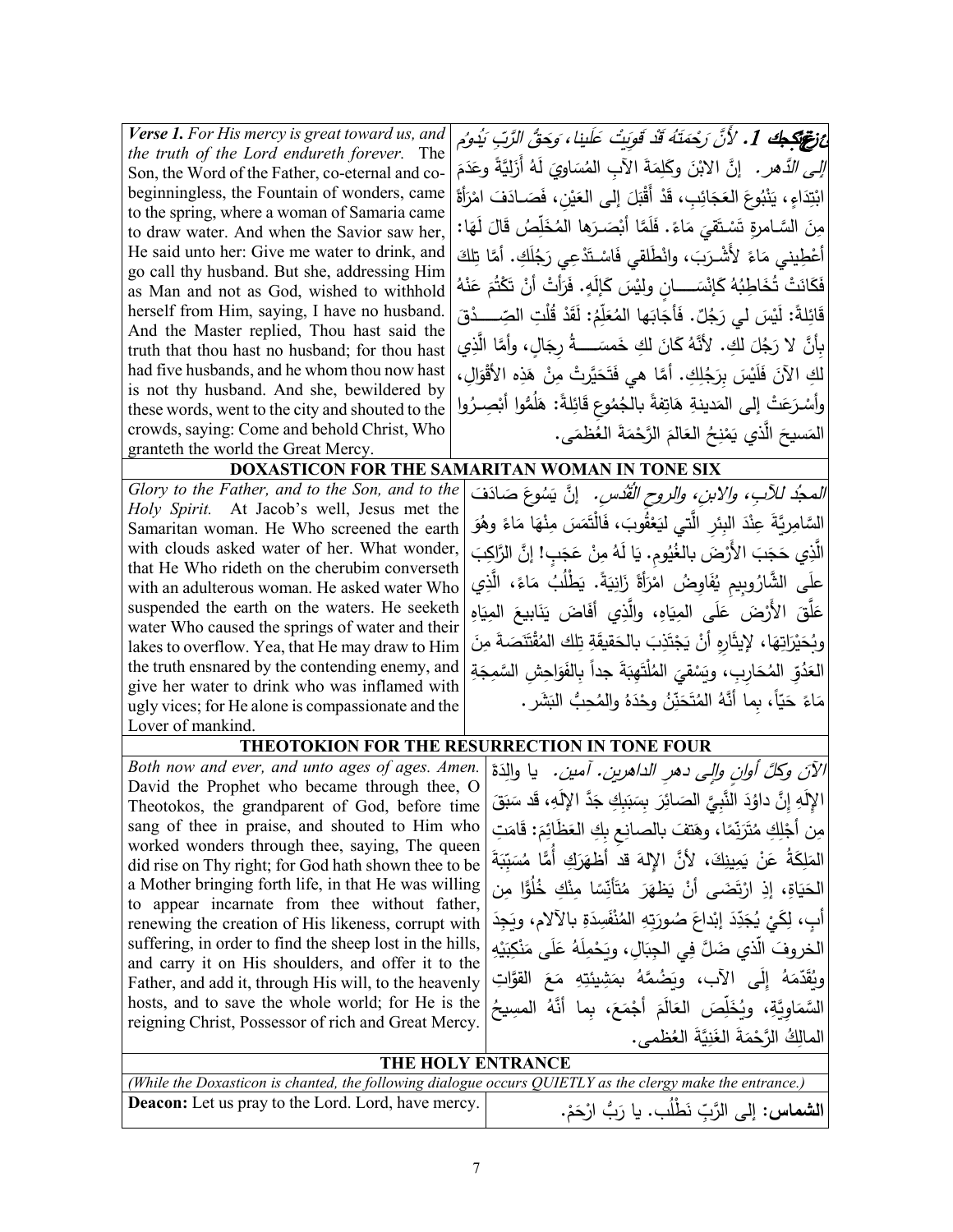| <b>Priest:</b> In the evening and in the morning and at                                                     | ا <b>لكاهن:</b> مَســــاءً وصَـــــباحاً وعِند الظَّهيرَة، نُسَـــبّحُكَ                                            |
|-------------------------------------------------------------------------------------------------------------|---------------------------------------------------------------------------------------------------------------------|
| noonday we praise Thee, we bless Thee, we give                                                              |                                                                                                                     |
| thanks unto Thee, and we pray unto Thee, O Master<br>of all, Lord Who lovest mankind: Direct our prayer     | ونُباركُكَ، ونَشْــكُرُكَ ونَطْلُبُ إليكَ، يا ســـيِّدَ الكُلِّ، الرَّبَّ                                           |
| as incense before Thee, and incline not our hearts                                                          | المُحِبَّ النِّشَـرِ . فَقَوّمْ صَـــلاتَنا كالنِّخور أَمامَكَ، ولا تُمِلْ                                          |
| unto words or thoughts of evil, but deliver us from<br>all who seek after our souls. For unto Thee, O Lord, | قُلوبَنا إلى أقْوالٍ أَوْ أَفْكارٍ شِــــرِّيرَة، بَلْ نَجِّنا مِنْ جَميع                                           |
| Lord, are our eyes, and in Thee have we hoped. Put                                                          | الذينَ يُطارِدونَ نفوسَــــنا، لِأَنَّ عيونَنا إليكَ يا رَبُّ، يا                                                   |
| us not to shame, O our God. For unto Thee are due                                                           |                                                                                                                     |
| all glory, honor, and worship: to the Father and to                                                         | رَبُّ، وعَليكَ تَوَكَّلْنا. فَلا تَخْذُلْنا يا إلهَنا. لأنَّهُ بكَ يَليقُ                                           |
| the Son and to the Holy Spirit; now and ever, and<br>unto ages of ages. Amen.                               | كُلُّ مَجْدٍ وإكْرامٍ وسُـــــجود، أَيُّهـا الآبُ والإبنُ والرُّوحُ                                                 |
|                                                                                                             | الْقُدُسِ، الآنَ وكُلَّ أُوانٍ وَإِلَى دَهْرِ الدَاهِرِينِ. آمينِ.                                                  |
|                                                                                                             | (When the clergy reach the center of the solea, the first part of the great censing begins. After the first part of |
| the great censing is completed, this next dialogue occurs QUIETLY.)                                         |                                                                                                                     |
| Deacon: Bless, master, the holy entrance.                                                                   | ا <b>لشماس :</b> باركْ يا سَيّدُ الدُخولَ المُقَدَّس.                                                               |
| Priest: Blessed is the entrance to thy holy ones, always,<br>now and ever and unto ages of ages.            | ا <b>لكاهن:</b> مُباركٌ هو دُخولُ قِدِّيسيكَ كُلَّ حين، الآنَ                                                       |
|                                                                                                             | وكلَّ أُوان، وإلى دهر الداهرين.                                                                                     |
| Deacon: Amen.                                                                                               | الشماس : آمين.                                                                                                      |
| Deacon: Wisdom! Stand Upright!                                                                              | الشماس: الحكْمَة! فلْنَسْتَقِمْ!                                                                                    |
|                                                                                                             | <b>O GLADSOME LIGHT</b>                                                                                             |
| Choir: O gladsome Light of the holy glory of                                                                | ا <b>لجوقة:</b> يا نوراً بَهيّاً لِقُدْس مَجْدِ الآبِ الذي لا يَموتُ،                                               |
| the immortal Father, heavenly, holy, blessed                                                                |                                                                                                                     |
| Jesus Christ. Now that we have come to the                                                                  | السَّماويُّ، القدّوسُ، المَغْبوطُ، يا يسوعُ المسيحُ. إذْ قدْ بَلَغنا إلى                                            |
| setting of the sun, and behold the light of                                                                 | غُروبِ الشُّمْسِ ونَظرْنِا نوراً مسائياً، نُسبِّحُ الآبَ والابنَ والروحَ                                            |
| evening, we praise God: Father, Son, and Holy<br>Spirit. For meet it is at all times to worship Thee        |                                                                                                                     |
| with voices of praise, O Son of God, Giver of                                                               | القُدُسَ الإِلهَ. فَيا ابنَ اللهِ المُعطيَ الحياةَ، إنَّكَ لَمُسْتَحِقٌّ في                                         |
| Life. Therefore all the world doth glorify Thee.                                                            | سائرَ  الأوقاتِ  أَنْ  تُسَبَّحَ بِأَصْواتٍ بارَّةٍ، لِذلِكَ  العالَمُ لَكَ يُمَجِّد.                               |
|                                                                                                             | <b>SATURDAY PROKEIMENON IN TONE SIX</b>                                                                             |
| Deacon: The evening prokeimenon.                                                                            | ا <b>لشمّاس:</b> تَرْنيمَةُ المَساء.                                                                                |
| Choir: The Lord is King, and hath clothed Himself                                                           | ا <b>لجوقة:</b> اَلرَّبُّ قَدْ مَلَكَ وَالجَلالَ لَبِسَ.                                                            |
| with majesty. (ONCE)                                                                                        |                                                                                                                     |
| Verse 1. The Lord is robed; He is girded with<br>strength. (Refrain)                                        | <b>ستيخن</b> : <i>لَبِسَ الرَّبُّ الْقَوَّةَ وَتَمَنْطَقَ بِهَا</i> . (اللازمة)                                     |
| Verse 2. For He has established the world so that it                                                        | <b>ستيغَن:</b> 'لأَنَّهُ وَطَّدَ <i>المَسْكُونَةَ فَلَنْ تَتَزَعْزَع</i> . (اللازمة)                                |
| shall never be moved. (Refrain)<br>Verse 3. Holiness befits Thy house, O Lord,                              |                                                                                                                     |
| forevermore. (Refrain)                                                                                      | عْزِ تَكْجَكْ: لأَنَّهُ ثَبَّتَ الْمَسْكُونَةَ فَلَن تَتَزَعَزَع.                                                   |
|                                                                                                             | THE LITANY OF FERVENT SUPPLICATION                                                                                  |
| <b>Deacon:</b> Let us say with our whole                                                                    | ا <b>لشماس:</b> لِنَقُلْ جَميعُنا مِنُ كُلِّ نُفوسنا ومنْ كُلِّ نِيّاتِنا، لِنَقُلْ.                                |
| soul and with our whole mind, let us                                                                        |                                                                                                                     |
| say.                                                                                                        |                                                                                                                     |
| <b>Choir:</b> Lord, have mercy.                                                                             | ا <b>لجوقة:</b> يا رَبُّ ارْحَم.                                                                                    |
| Deacon: O Lord Almighty, the God of our Fathers,                                                            | الشماس: أَيُّها الرَّبُّ الضَّابطُ الكُلِّ إلهُ آبائِنا،                                                            |
| we pray thee: hear us, and have mercy.                                                                      |                                                                                                                     |
|                                                                                                             |                                                                                                                     |
| Choir: Lord, have mercy.                                                                                    | نَطْلُبُ مِنْكَ، فاسْتَجِبْ وارْحَم.<br> ا <b>لجوقة:</b> يا رَبُّ ارْحَم.                                           |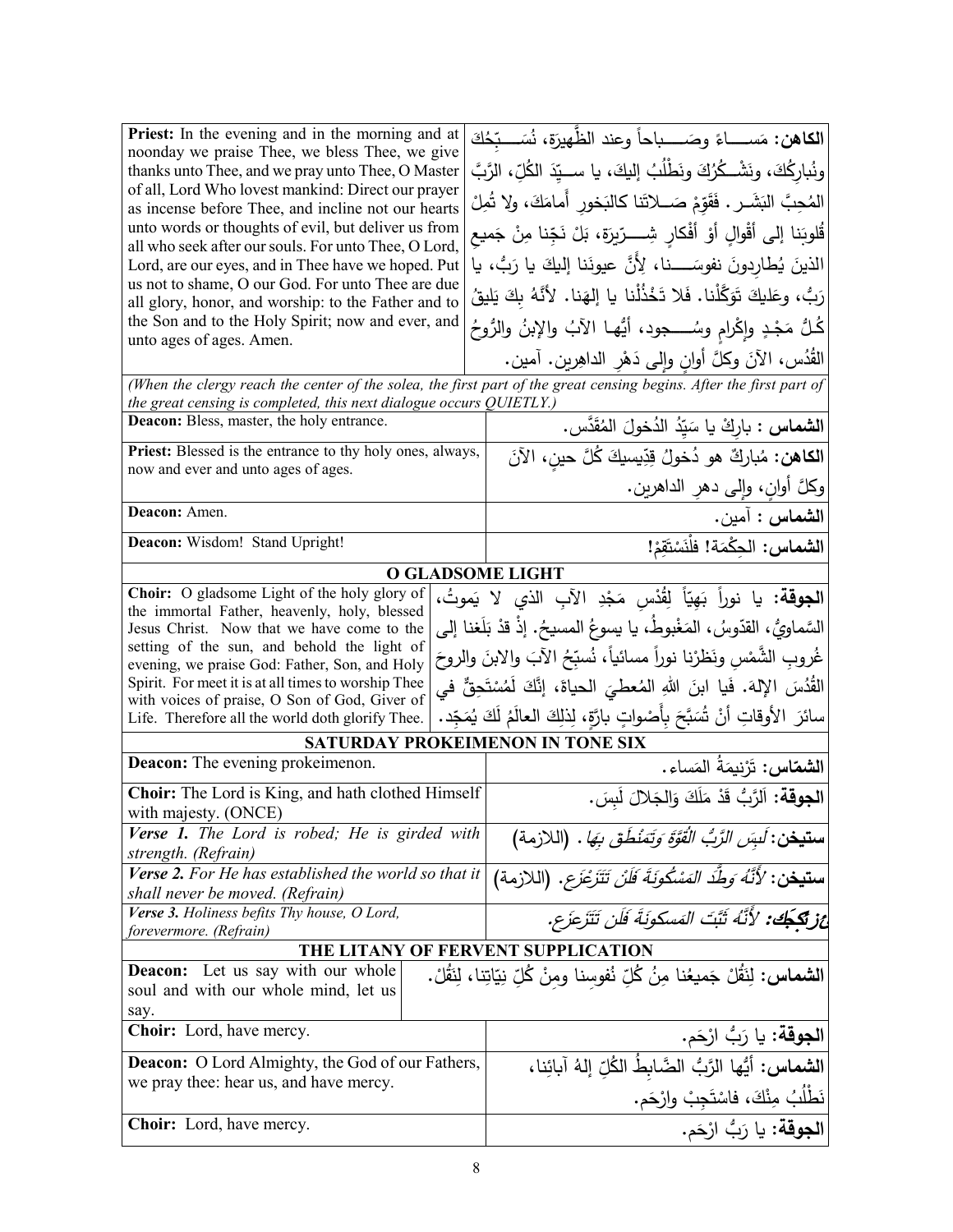| <b>Deacon:</b> Have mercy on us, O God, according to                                                                | ا <b>لشماس:</b> ارْحَمْنا يا اللهُ بِعَظيم رَحْمَتِكَ، نَطْلُبُ             |
|---------------------------------------------------------------------------------------------------------------------|-----------------------------------------------------------------------------|
| Thy Great Mercy, we pray thee, hear us, and have                                                                    |                                                                             |
| mercy.                                                                                                              | مِنْكَ، فَاسْتَجِبْ وارْحَم.                                                |
| <b>Choir:</b> Lord, have mercy. (thrice)                                                                            | ا <b>لجوقة:</b> يا رَبُّ ارْحَم. (ثلاثا)                                    |
| Deacon: Again we pray for all pious and Orthodox                                                                    | ا <b>لشماس:</b> وأيضاً نَطْلُبُ مِنْ أَجْلِ المَسيحيينَ                     |
| Christians.                                                                                                         | الحَسَنى العِبادَةِ الأَرْثوذُكْسيين.                                       |
| Choir: Lord, have mercy. (thrice)                                                                                   | ا <b>لجوقة:</b> يا رَبُّ ارْحَم. (ثلاثا)                                    |
| Deacon: Again we pray for our father and                                                                            | الشماس:وَأَيضًا نَطْلُبُ مِنْ أَجلِ أبينا ومتْروبوليتنا                     |
| Metropolitan N., and our Bishop N.                                                                                  | جوزيف.                                                                      |
| <b>Choir:</b> Lord, have mercy. <i>(thrice)</i>                                                                     | ا <b>لجوقة:</b> يا رَبُّ ارْحَم. (ثلاثا)                                    |
| <b>Deacon:</b> Again we pray for our brethren: the                                                                  | ا <b>لشماس:</b> وَأَيْضاً نَطْلُبُ مِنْ أَجْلِ إِخْوَتِنا الكَهَنةِ         |
| priests, hieromonks, deacons, hierodeacons and                                                                      | والشَمامِسَةِ والرُّهْبانِ والراهِباتِ، وكُلِّ إخْوَتِنا في المَسيحِ.       |
| monastics, and all our brotherhood in Christ.<br><b>Choir:</b> Lord, have mercy. (thrice)                           |                                                                             |
|                                                                                                                     | الجوقة: يا رَبُّ ارْحَم. (ثلاثا)                                            |
| Deacon: Again we pray for mercy, life, peace,<br>health, salvation and visitation and pardon and                    | ا <b>لشماس:</b> وأيضاً نَطْلُبُ مِنْ أَجْلِ الرَّحْمَةِ والحياةِ            |
| forgiveness of sins for (the servants of God,                                                                       | والسَّلام والعافِيَةِ والخَلاص لِعَبِيدِ اللهِ، وجَميع                      |
| [Names], and) all Orthodox Christians of true<br>worship, who live and dwell in this community.                     | المَسيحيِّينَ الحَسَني العِبادَةِ الأَرْثوذُكْسِيينَ السَّاكِنينَ           |
|                                                                                                                     | والمَوْجودينَ في هذا المجتمع.                                               |
| Choir: Lord, have mercy. (thrice)                                                                                   | الجوقة: يا رَبُّ ارْحَم. (ثلاثا)                                            |
| <b>Deacon:</b> Again we pray for those who bear                                                                     | ا <b>لشماس:</b> وَأَيْضاً نَطْلُبُ مِنْ أَجْلِ الذينَ يُقَدِّمونَ الأَثمارَ |
| fruit and do good works in this holy and all-<br>venerable temple, those who serve and those                        | والذينَ يَصْنَعونَ الإحْسانَ في هذا الهيكلِ المقدَّسِ الكليِّ               |
| who sing, those praying with us from their                                                                          | الوقارِ ، والذينَ يَتْعَبونَ ويُرَتِّلونَ فيهِ، ومِنْ أَجْلِ هذا الشَّعْبِ  |
| homes, and for all the people here present,<br>who await Thy great and rich mercy.                                  | الواقِفِ، المُنْتَظِرِ مِنْ لَدُنْكَ الرَّحمَةَ الغَنِيَّةَ العُظْمى.       |
| Choir: Lord, have mercy. (thrice)                                                                                   | الجوقة: يا رَبُ ارْحَم. (ثلاثا)                                             |
| المكاهن: لأَنَكَ إِلهٌ رَحيِمٌ وَمُحِبٌّ لِلْبَشَرِ، وَلَكَ نُرْسِلُ Priest: For thou art a merciful God and lovest |                                                                             |
| mankind, and unto thee we ascribe glory: to the                                                                     | المَجْدَ أَيُّها الآبُ، والإِبنُ، والرُّوحُ الْقُدُسُ، الآنَ                |
| Father, and to the Son, and to the Holy Spirit; now<br>and ever, and unto ages of ages.                             |                                                                             |
| Choir: Amen.                                                                                                        | وكُلَّ أُوانِ، وإِلَى دَهْرِ الداه~رين.                                     |
|                                                                                                                     | الجوقة: آمين.                                                               |
| <b>THE EVENING PRAYER</b><br><b>People:</b> Vouchsafe, O Lord, to keep us this                                      |                                                                             |
| evening without sin. Blessed art Thou, O Lord,                                                                      | ا <b>لشَّعب:</b> أَهِّلْنا يا رَبُّ أَنْ نُحْفَظَ في هذا المَساءِ بغَير     |
| the God of our fathers, and praised and glorified                                                                   | خطيئة. مُبارَكٌ أَنتَ يا رَبُّ، إِلهَ آبائنا، وَمُسَبَّحٌ وَمُمَجَّدٌ       |
| is Thy Name forever. Amen. Let Thy mercy be                                                                         | اسْمُكَ إلى الأبد، آمين. لِتَكُنْ يا رَبُّ رَحْمَتُكَ علينا،                |
| upon us, O Lord, even as we have set our hope on                                                                    |                                                                             |
| Thee. Blessed art Thou, O Lord; teach me Thy                                                                        | كَمِثْلِ اتِّكالِنا عليك. مُبارَكٌ أنتَ يا رَبُّ علِّمني وَصاياك.           |
| statutes. Blessed art Thou, O Master; make me to                                                                    | مُبارَكٌ أَنتَ يا سَيّدُ فَهّمْنـى حُقُوقَك. مُبارَكٌ أَنتَ يا قُدُوسُ      |
| understand Thy statutes. Blessed art Thou, O<br>Holy One; enlighten me with Thy statutes. Thy                       | أَنِرْني بِعَذْلِك. يا رَبُّ رَحْمَتُكَ إلى الأَبَد، وَعَنْ أَعمالِ         |
| mercy, O Lord, endureth forever. O despise not                                                                      |                                                                             |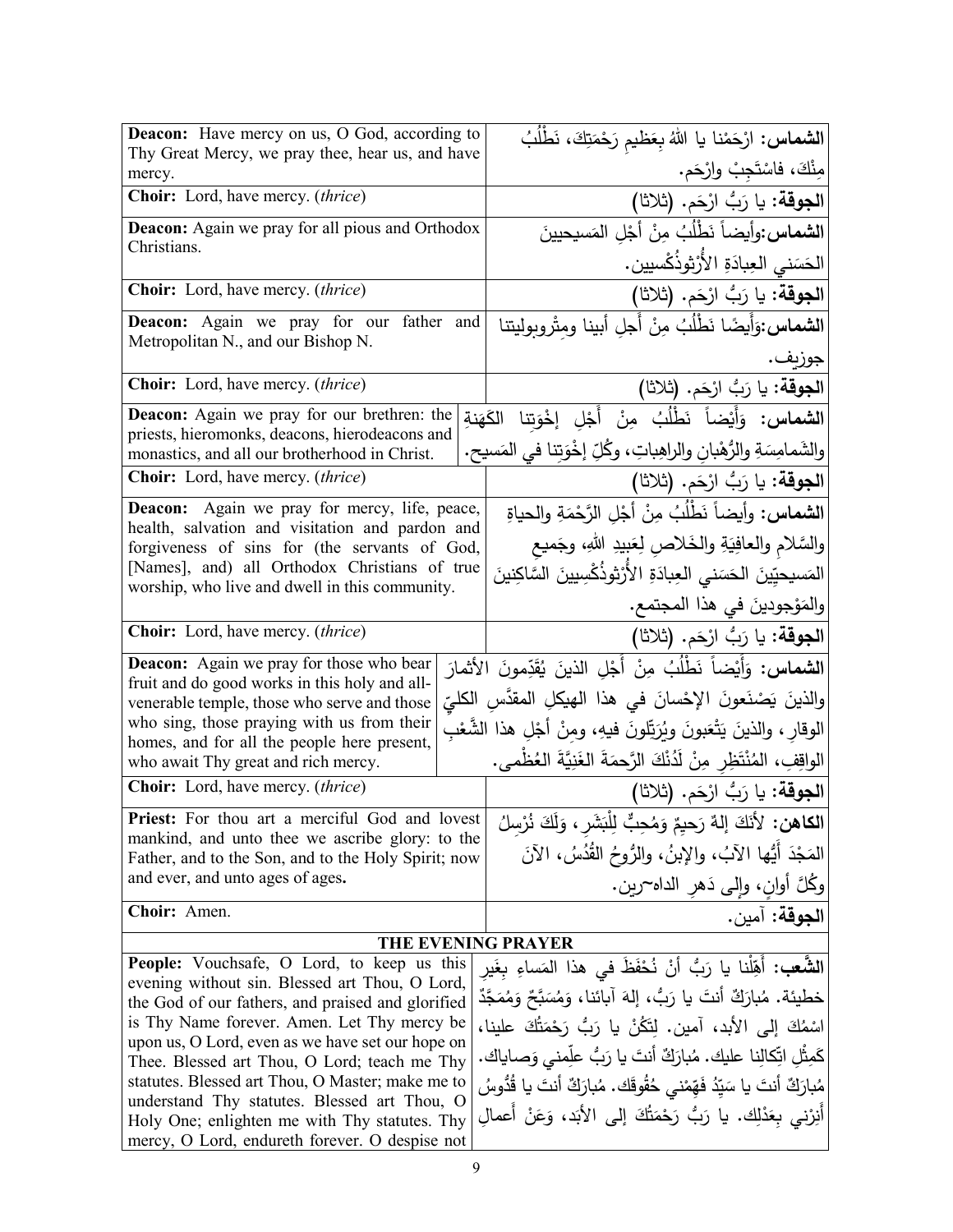| the works of Thy hands. To Thee belongeth                                                                        | يَدَيكَ لا تُعْرِض. لَكَ يَنبغي المديح، لكَ يَليقُ التّسبيح،                 |
|------------------------------------------------------------------------------------------------------------------|------------------------------------------------------------------------------|
| worship, to Thee belongeth praise, to Thee                                                                       | لكَ يَجِبُ المَجْد، أَيُّها الآبُ والابنُ والرُّوحُ القُدُس، الآنَ           |
| belongeth glory: to the Father, and to the Son, and                                                              |                                                                              |
| to the Holy Spirit; now and ever, and unto ages of<br>ages. Amen.                                                | وكُلَّ أُوانِ، وإِلى دَهرِ الدَّاهرينِ. آمين.                                |
| THE LITANY OF SUPPLICATION                                                                                       |                                                                              |
| <b>Deacon:</b> Let us complete our evening prayer unto the Lord.                                                 | ا <b>لشماس:</b> لِنُكَمِّلْ طِلْبَتَنا المسائية لِلْرَّبّ.                   |
| Choir: Lord, have mercy.                                                                                         | <b>الجوقة:</b> يا رَبُّ ارْحَم.                                              |
| Deacon: Help us; save us; have mercy on us;<br>and keep us, O God, by Thy grace.                                 | ا <b>لشماس:</b> أُعْضُدْ وخلِّصْ وارْحَمْ واحفَظْنا يا أللهُ بنِعْمَتِك.     |
| Choir: Lord, have mercy.                                                                                         | ا <b>لجوقة:</b> يا رَبُّ ارْحَم.                                             |
| Deacon: That the whole evening may be perfect,                                                                   | ا <b>لشماس:</b> أنْ يكونَ مَساؤُنا كلُّهُ كامِلاً مُقَدَّساً سلامِيّاً       |
| holy, peaceful, and sinless, let us ask of the Lord.                                                             | وبلا خَطْيئةٍ، الرَّبَّ نَسأَل.                                              |
| Choir: Grant this, O Lord. (use this response until<br>noted below)                                              | الْجُوقَة: استَجِبْ يا رَبّ. (تُعادُ بعدَ كُلِّ طِلْبة)                      |
| Deacon: An angel of peace, a faithful guide, a                                                                   | الشماس: مَلاكَ سَلامٍ مُرشِداً، أَميناً، حافِظاً نُفوسَنا                    |
| guardian of our souls and bodies, let us ask of the                                                              | وأجْسادَنا، الرَّبَّ نَسأَل.                                                 |
| Lord.                                                                                                            |                                                                              |
| Deacon: Pardon and forgiveness of our sins and<br>transgressions, let us ask of the Lord.                        | ا <b>لشماس:</b> مُسامحةَ خَطايانا وغُفرانَ زَلاّتِنا، الرَّبَّ نَسأَل.       |
| Deacon: All things good and profitable for our                                                                   | الشماس: الصَّالحاتِ والمُوافِقاتِ لِنُفوسنا والسَّلامَ                       |
| souls and peace for the world, let us ask of the Lord.                                                           | لِلْعالَم، الزَّبَّ نَسأَل.                                                  |
|                                                                                                                  |                                                                              |
| <b>Deacon:</b> That we may complete the remaining time<br>of our life in peace and repentance, let us ask of the | الشماس: أَنْ نُتَمِمَ بَقَيَّةَ زِمانِ حَياتِنا بِسَلامٍ وتَوْبَةٍ،          |
| Lord.                                                                                                            | الرَّبَّ نَسأَل.                                                             |
| Deacon: A Christian ending to our life,                                                                          | ا <b>لشماس:</b> أنْ تَكونَ أواخِرُ حَياتِنا مَسيحيَّةً، سلاميَّةً، بلا حُزنٍ |
| painless, blameless, peaceful, and a good<br>defense before the fearful judgment seat of                         | ولا خِزْيٍ، وجَواباً حَسَناً لَدى مِنبَرِ المَسيح المرهوبِ، نَسْأَل.         |
| Christ, let us ask of the Lord.                                                                                  |                                                                              |
| Deacon: Calling to remembrance our all-holy,                                                                     | ا <b>لشماس:</b> بعدَ ذِكْرِنا الكلِّيَةَ القَداسَةِ، الطاهِرَةَ، الفائِقَةَ  |
| immaculate, most blessed and glorious Lady, the                                                                  | البَرَكاتِ، المَجيدةَ، سيّدَتَنا والِدةَ الإِلهِ الدائِمَةَ البتوليَةِ       |
| Theotokos and ever-virgin Mary, with all the saints,<br>let us commend ourselves and each other and all our      |                                                                              |
| life unto Christ our God.                                                                                        | مَرْيَمَ معَ جميعِ القدِّيسينَ، لِنودِعْ أنفُسَنا وبَعْضُنا بعضاً            |
|                                                                                                                  | وَكُلَّ حياتِنا للمسيح الإِله.                                               |
| Priest: For thou art a good God and lovest mankind,<br>and unto thee we ascribe glory, to the Father and to      | ا <b>لكاهن:</b> لأَنَّكَ إِلهٌ صالِحٌ ومحبٌّ لِلْبَشَرِ ، ولِكَ نُرْسِلُ     |
| the Son and to the Holy Spirit, now and ever, and                                                                | المُجْدَ، أَيها الآبُ والابنُ والروحُ القُدُسُ، الآنَ وكلَّ                  |
| unto ages of ages.                                                                                               | أُوانِ، وَإِلَى دَهْرِ الدَّاهِرِينِ.                                        |
| Choir: Amen.                                                                                                     | الجوق: آمين.                                                                 |
| <b>THE PEACE</b>                                                                                                 |                                                                              |
| Priest: Peace be to all.                                                                                         |                                                                              |
| <b>Choir:</b> And to thy spirit.                                                                                 | ا <b>لكاهن:</b> السَّلامُ لِجميعِكُم.<br>ا <b>لجوقة</b> : ولِروحِكَ أيضاً    |
| <b>Deacon:</b> Bow your heads unto the Lord.                                                                     | الشماس: لذَحْنِ رؤوسَنا للرَّب.                                              |
| Choir: To thee, O Lord.                                                                                          | ا <b>لجوقة:</b> لَكَ يا رَبّ.                                                |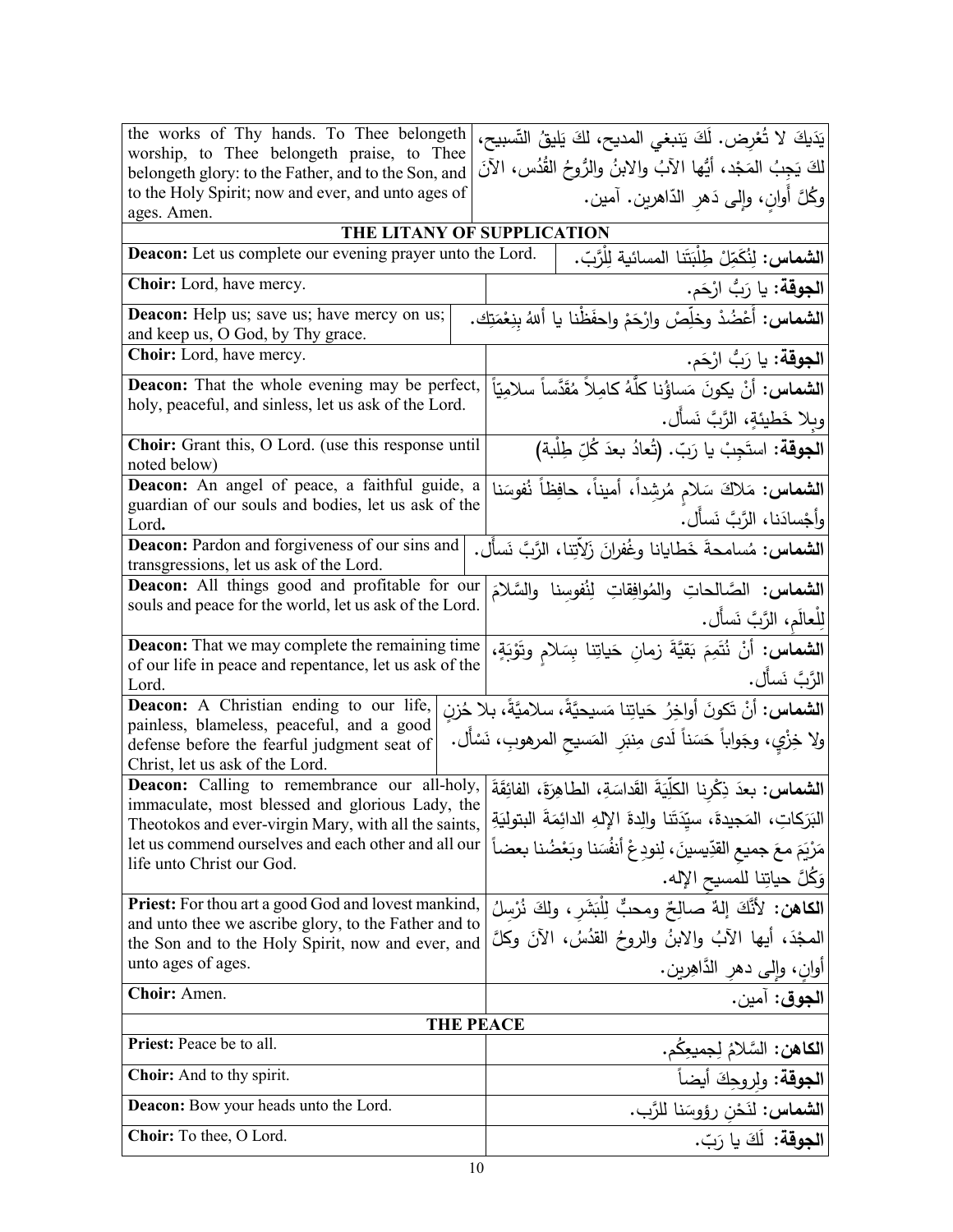| Priest: O Lord our God, who didst bow the<br>heavens and come down for the salvation of<br>mankind; Look upon thy servants and thine<br>inheritance; for unto thee, the fearful Judge who<br>yet lovest mankind, have thy servants bowed<br>their heads and submissively inclined their<br>necks, awaiting not help from men but<br>entreating thy mercy and looking confidently<br>for thy salvation. Guard them at all times, both<br>during this present evening and in the<br>approaching night, from every foe, from all<br>adverse powers of the devil and from vain<br>thoughts and from evil imaginations.<br>Blessed and glorified be the might of thy kingdom                                                    | ا <b>لكاهن:</b> أيُّها الرَّبُّ إلهُنا، يا مَنْ طَأَطَأَ السَّماواتِ ونزَلَ<br>لِخَلاصِ جِنْسِ النِّشَرِ ، أَنظُرْ ۖ إِلَى عبيدِكَ وإِلَى ميراثِك، فإنَّ<br>عبيدَكَ قد حَنَوا رُؤُوسَهُمْ وأَخْضَعُوا أَعْناقَهم لكَ، أَيُّها القاضي<br>المَهيبُ المُحِبُّ البَشَرِ، غيرَ مُنتظِرينَ المَعونَةَ مِنَ البَشَرِ،<br>بَلْ مُنْتَظِرِينَ رَحْمَتَكَ ومُتَوَقِّعينَ خَلاصَك. فاحْفَظْهُمْ في كُلِّ<br>حين، وفي هذا المَساءِ الحاضِرِ، والليلِ المُقْبِلِ، مَصونينَ<br>مِنْ كُلِّ فِعْلٍ مُضادٍّ شَيطانِيّ، ومِنَ الأفكار الباطِلَةِ<br>والهواجِسِ الشرّيرةِ.<br>لِيكُن عِزُّ مُلكِكَ مُبارَكاً وممجَّداً، أيُّها الآبُ والابنُ                                                                                                                    |
|----------------------------------------------------------------------------------------------------------------------------------------------------------------------------------------------------------------------------------------------------------------------------------------------------------------------------------------------------------------------------------------------------------------------------------------------------------------------------------------------------------------------------------------------------------------------------------------------------------------------------------------------------------------------------------------------------------------------------|----------------------------------------------------------------------------------------------------------------------------------------------------------------------------------------------------------------------------------------------------------------------------------------------------------------------------------------------------------------------------------------------------------------------------------------------------------------------------------------------------------------------------------------------------------------------------------------------------------------------------------------------------------------------------------------------------------------------------------------------|
| of the Father and of the Son and of the Holy Spirit,<br>now and ever, and unto ages of ages.                                                                                                                                                                                                                                                                                                                                                                                                                                                                                                                                                                                                                               | والروحُ القدُسُ، الآنَ وكلَّ أوانِ، وإلى دهرِ الدَّاهِرين.                                                                                                                                                                                                                                                                                                                                                                                                                                                                                                                                                                                                                                                                                   |
| Choir: Amen.                                                                                                                                                                                                                                                                                                                                                                                                                                                                                                                                                                                                                                                                                                               | ا <b>لجوقة:</b> آمين.                                                                                                                                                                                                                                                                                                                                                                                                                                                                                                                                                                                                                                                                                                                        |
|                                                                                                                                                                                                                                                                                                                                                                                                                                                                                                                                                                                                                                                                                                                            | THE APOSTICHON FOR THE RESURRECTION IN TONE FOUR                                                                                                                                                                                                                                                                                                                                                                                                                                                                                                                                                                                                                                                                                             |
| When Thou wast lifted up upon the Cross, O Lord,                                                                                                                                                                                                                                                                                                                                                                                                                                                                                                                                                                                                                                                                           | يا رَبُّ، لَمَّا رُفِعْتَ علَى الصـــــليبِ مَحَوْتَ لَعْنَتَنَا                                                                                                                                                                                                                                                                                                                                                                                                                                                                                                                                                                                                                                                                             |
| Thou didst expunge our ancestral curse; and when<br>Thou didst descend to Hades, Thou didst free those                                                                                                                                                                                                                                                                                                                                                                                                                                                                                                                                                                                                                     | الجَدِّيَّة. ولَمَّا انْحَدَرْتَ إِلَى الجحِيم أَعْتَقْتَ المُقَيَّدِينَ                                                                                                                                                                                                                                                                                                                                                                                                                                                                                                                                                                                                                                                                     |
| who were bound from eternity, granting the human                                                                                                                                                                                                                                                                                                                                                                                                                                                                                                                                                                                                                                                                           | مُنْذُ الدهْرِ ، وَمَنَحْتَ الْجِنْسَ النَشَـــرِيَّ عَدَمِ الفَســــاد.                                                                                                                                                                                                                                                                                                                                                                                                                                                                                                                                                                                                                                                                     |
| race incorruptibility. Wherefore, we offer praise,<br>glorifying Thy third-day Resurrection.                                                                                                                                                                                                                                                                                                                                                                                                                                                                                                                                                                                                                               | فَلِذلِكَ نُسَبِّحُ مُمَجِّدينَ قيامَتَكَ ذاتَ الثَلاثَةِ الأيام.                                                                                                                                                                                                                                                                                                                                                                                                                                                                                                                                                                                                                                                                            |
|                                                                                                                                                                                                                                                                                                                                                                                                                                                                                                                                                                                                                                                                                                                            | THE PASCHAL STICHERA IN TONE FIVE                                                                                                                                                                                                                                                                                                                                                                                                                                                                                                                                                                                                                                                                                                            |
| Verse 1. Let God arise! Let His enemies be<br>scattered! Let those who hate Him flee from<br>before His face! Today a sacred Pascha is<br>revealed to us. Pascha new and holy, Pascha<br>mystical. Pascha all-laudable, Pascha which is<br>Christ the Redeemer. Pascha most great, Pascha<br>most pure, Pascha of the faithful. Pascha which<br>opens the gates of heaven for us. Pascha which<br>sanctifies the faithful.<br>Verse 2. As smoke vanishes, so let them vanish;<br>as wax melts before the fire! Come from that<br>scene, O women-bearers of good news and say<br>to Sion: "Receive from us the good news of<br>Christ's Resurrection. Exalt and be glad, O<br>Jerusalem, seeing Christ the King coming from | [1– لَيُقِمِ اللَّهُ وَبَيَّبَنَّدْ جَمِيعُ أَعدائَهِ، وَبَهْرُبْ مُبْغِضوهُ مِنْ<br><i>أمام وَجْهِه.</i> إنَّ فِصْحَنا المَسيحَ المُنْقِذْ، قَدِ اتَّضَحَ لَنا<br>اليَوْمَ فِصْحاً شَرِيفاً، فِصْحاً جَديداً مُقَدَّساً، فِصْحاً سِرِّياً،<br>فِصْحاً جَليلَ الوَقارِ ، فِصْحاً بَرِيئاً مِنَ العَيْبِ، فِصْحاً<br>عَظيماً، فِصْحاً لِلْمؤمنين، فِصْحاً فاتِحاً لَنا أَبْوابَ<br>الفِرْدَوْس، فِصْحاً مُقَدِّساً جميعَ المؤمنين.<br>2– كَما يُبادُ الدخانُ يُبادونِ، وكَما يَذوبُ الشَّمْعُ مِنْ أمام<br><i>وَجْهِ النّارِ .</i> هَلَمَّ مِنَ المَنْظُرِ أَيَّتُها النِّسْوَةُ البَشْيرات،<br>وخاطِبْنَ صِهْيَوْنَ قَائِلاتٍ: إِقْبَلَى مِنّا بَشَائِرَ الفَرَحِ بِقِيامَةِ<br>المَسيح! يا أُورَشليمُ اطْرَبِي بِحُبورِ وتَهَلّلي بِسُرورٍ، |
| the tomb as a Bridegroom in procession."                                                                                                                                                                                                                                                                                                                                                                                                                                                                                                                                                                                                                                                                                   | لِمُشَاهَدَتِكِ الْمَسِيحَ مَلِكَكِ بارزاً مِنَ القَبْرِ كَخَتَنِ.                                                                                                                                                                                                                                                                                                                                                                                                                                                                                                                                                                                                                                                                           |
| <b>Verse 3.</b> So the sinners will perish before the<br>face of God; but let the righteous be glad!<br>The myrrh-bearing women, early in the<br>morning, came to the tomb of the Giver of<br>life. They found an angel sitting on the stone<br>who cried out to them, saying: "Why do you<br>seek the Living among the dead?<br><b>Why</b><br>mourn the Incorrupt amidst corruption? Go<br>and announce to His disciples!"                                                                                                                                                                                                                                                                                                | 3- كَذَلِكَ تَهْلَكُ الْخَطَأَةُ مِنْ أمام وَجْهِ اللهِ، والصِّدِّيقِونَ<br>ا <i>يْفَرَحونَ وَنَتَهَلَّلُونَ أَمامَ اللَّهِ، وَبَتَنَعَّمُونَ بِالسرورِ.</i> إنَّ النِّسْوَةَ<br>الحامِلاتِ الطِّيبِ، لمَّا انْتَصَبْنَ في دِلْجَةٍ عَميقَةٍ بإزاءِ ضَريحٍ<br>المُعْطي الحَياة، صادَفْنَ مَلاكاً جالِساً على الحَجَرِ ، فَطَفِقَ<br>يُخاطِبُهُنَّ قائِلاً لَهُنَّ هَكَذا: ما بالْكُنَّ تَطْلُبِنَ الْحَيَّ مَعَ الْمَوْتِي؟<br>لِماذا تَندُبنَ في البِلي المُنَزَّهَ عَنِ البِلي؟ إذْهَبْنَ وبَشِّرنَ تَلاميذَه.                                                                                                                                                                                                                             |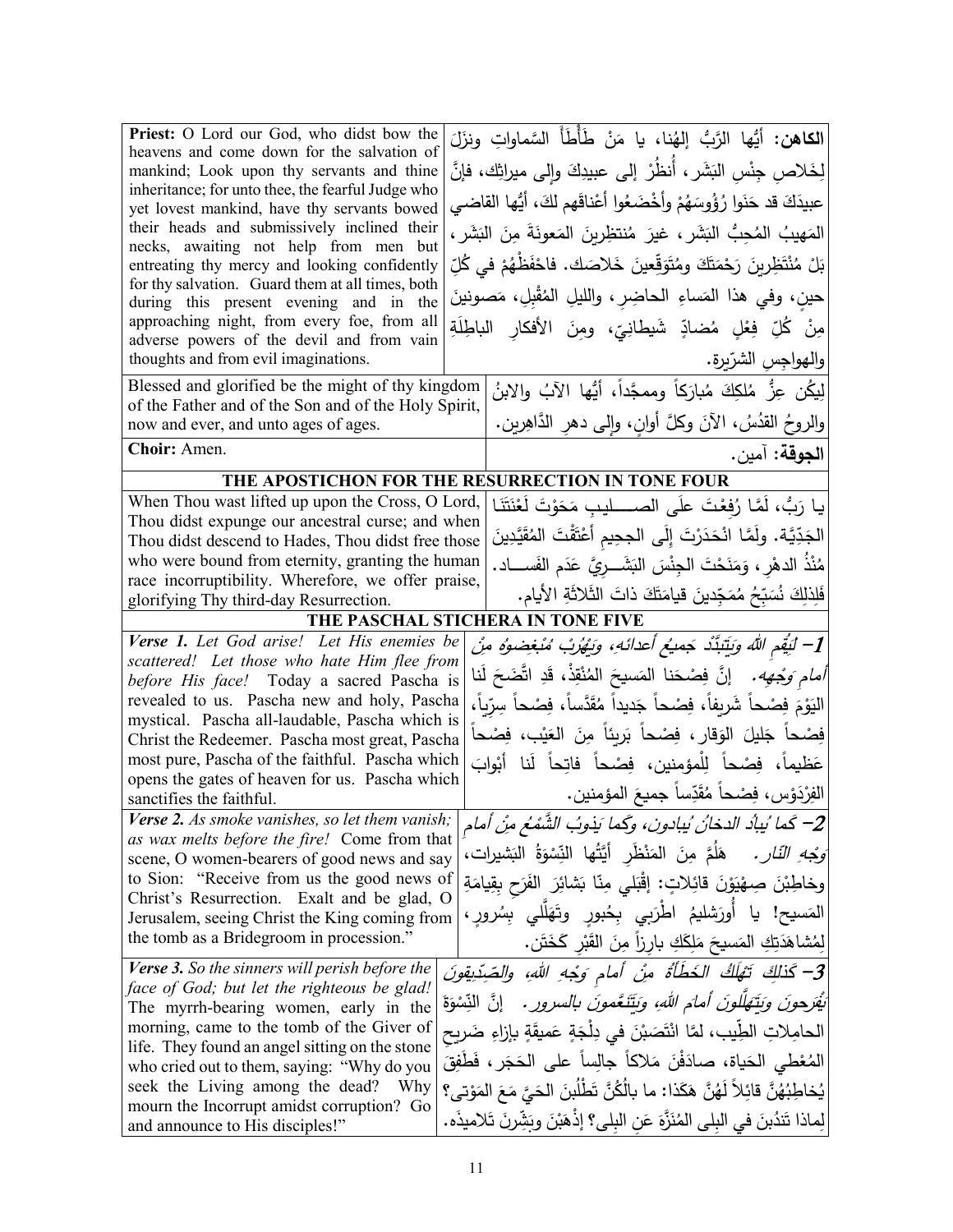| Verse 4. This is the day which the Lord has                                                               |                                                                               |
|-----------------------------------------------------------------------------------------------------------|-------------------------------------------------------------------------------|
| made. Let us rejoice and be glad in it! Pascha                                                            | 4– هذا هو النِّومُ الذي صَنَعَهُ الرَّبُ، لنِّفَرَح ونَتَهَلَّلْ بِهِ.        |
| of beauty! Pascha of the Lord! All-venerable                                                              | إِنَّ فِصْحَنا الذي هو فِصْحُ الرَّبّ، قَدْ أَطْلَعَ لَنا فِصْحاً             |
| Pascha today has shined on us! O Pascha, on                                                               | مُطْرِباً، فِصْحاً جَليلَ الإعْتِبارِ ، فِصْحاً نُصافِحُ فيهِ بَعْضُنا        |
| which let us embrace each other! O Pascha,                                                                |                                                                               |
| deliverance from affliction! For today as from a                                                          | بَعْضاً بِفَرَحٍ، فيا لَهُ مِنْ فِصْحِ مُنْقِذٍ مِنَ الحُزْنِ، وذلكَ لأنَّ    |
| bridal chamber Christ has shown forth and filled                                                          | المَسيحَ قَدْ بَزَغَ اليومَ مِنَ القَبْرِ كالبازِغِ مِنَ الْخِدْرِ ، وأَوْعبَ |
| the women with joy, saying: "Announce to the                                                              | النِّسْوَةَ فَرَحاً بقَوْلِهِ: بَشِّرنَ الرُّسُلَ بذلك.                       |
| Apostles!"                                                                                                | <b>DOXASTICON FOR THE SAMARITAN WOMAN IN TONE EIGHT</b>                       |
| Glory to the Father, and to the Son, and to the Holy                                                      |                                                                               |
| Spirit. When by Thine ineffable dispensation Thou                                                         | <i>الممجدُ للأب، والابن، والروح القدس.</i> أيُّها المَسيحُ                    |
| didst appear on earth, O Christ, the Samaritan                                                            | الإِلَهُ، لمَّا ظَهَرْتَ عَلَى الأَرْضِ بِتَذْبِيرِكَ الَّذِي لا              |
| woman, hearing Thy philanthropic words, left off                                                          | يُوصَفُ، وسَمِعَتِ السَّامِرِيَّةُ أَقْوَالِكَ، أَهْمَلَتْ مُسْتَقَاها        |
| drawing water at the well and hastened, saying to                                                         |                                                                               |
| those in the city: Come and behold the Knower of                                                          | عَلَى البِئرِ وأَسْرَعَتْ قَائِلةً لِلَّذينَ في المَدينَةِ: هَلَمُّوا         |
| hearts: perchance He may be the expected Christ                                                           | شَاهِدُوا عَارِفَ القُلُوبِ. لَعَلَّ هَذا المَسيحُ المُنتَظَرُ                |
| Whose is the Great Mercy.                                                                                 | المُحِبُّ البَشَرَ ، الَّذِي لَهُ الرَّحْمَةُ العُظْمَى.                      |
|                                                                                                           | <b>DOXASTICON FOR MID-PENTECOST IN TONE EIGHT</b>                             |
| Both now and ever, and unto ages of ages. Amen.                                                           |                                                                               |
| When Thou wast teaching at Mid-feast, O Savior,                                                           | الآنَ وَكُلَّ أُوانٍ وَإِلِي دَهْرِ الدَّاهِرِينَ. آمين.<br>عِنْدَ            |
| the Jews said: How knoweth this Man letters,                                                              | تَعْلِيمِكَ يَا مُخَلِّصُ في نِصْفِ الْعِيدِ، قَالَ اليَهُودُ: كَيْفَ         |
| having never learned? For they knew not that Thou                                                         | هَذا يَعْرِفُ الكِتَابَ ولَمْ يَتَعَلَّمْ؟ لأَنَّهُمْ جَهَلُوا أَنَّكَ أَنْتَ |
| art the Wisdom that formed the world; glory to                                                            | الحِكْمَةُ المُتْقِنَةُ لِلعَالمِ، المَجْدُ لَكَ.                             |
|                                                                                                           |                                                                               |
| Thee.                                                                                                     |                                                                               |
|                                                                                                           | THE HYMN OF ST. SIMEON THE GOD-RECEIVER                                       |
| Lord, now lettest thou Thy servant depart in                                                              | الآنَ أطْلِقْ عَبْدَكَ أَيُّها السَّيِّدُ على حَسَبِ قَوْلِكَ بِسَلامٍ،       |
| peace, according to Thy word; for mine eyes have                                                          |                                                                               |
| seen Thy salvation, which Thou hast prepared                                                              | لأَنَّ عَيْنَيَّ قَدْ أَبْصَرَتا خَلاصَكَ الذي أَعْدَدْتَهُ أَمامَ كُلِّ      |
| before the face of all people, a light to lighten the<br>Gentiles and the glory of Thy people Israel.     | الشُّعوبِ، نوراً لاسْتِعْلانِ الأُمَمِ، ومَجْداً لِشَعْبِكَ إسْرائيل.         |
|                                                                                                           | THE TRISAGION PRAYERS                                                         |
| People: Holy God, Holy Mighty, Holy Immortal:                                                             |                                                                               |
| Have mercy on us. (thrice)                                                                                | ا <b>لشعب:</b> قُدُوسٌ اللهُ، قُدُوسٌ القَوِيِّ، قُدُوسٌ الذي لا              |
|                                                                                                           | يَموتُ، ارجَمْنا. (ثلاثاً)                                                    |
| Glory to the Father, and to the Son, and to the Holy                                                      | المَجدُ للأَبِ والابنِ والروح القُدُسِ، الآنَ وكلَّ أُوانِ                    |
| Spirit; both now and ever, and unto ages of ages.                                                         | وإِلى دَهْرِ الداهريِنَ. أَمين.                                               |
| Amen.<br>All Holy Trinity, have mercy on us. Lord, cleanse                                                |                                                                               |
| us from our sins. Master, pardon our iniquities.                                                          | أَيُّها الثالوثُ القدوسُ، ارحِمْنا. يا ربُّ اغْفُرْ خَطايانا.                 |
| Holy One, visit and heal our infirmities, for Thy                                                         | يا سيّد تَجاوزْ عَنْ سَيّئاتِنا. يا قُدّوسُ اطْلِعْ واشْفِ                    |
| Name's sake.                                                                                              | أَمْراضَنا، مِنْ أَجْلِ اسْمِكَ.                                              |
| Lord, have mercy. <i>(thrice)</i>                                                                         |                                                                               |
|                                                                                                           | يا ربُ ارْحَم. (ثلاثاً)                                                       |
| Glory to the Father, and to the Son, and to the Holy<br>Spirit; both now and ever, and unto ages of ages. | المَجدُ للآبِ والابنِ والروحِ القُدُسِ، الآنَ وكلَّ أوان                      |
| Amen.                                                                                                     | وإلى دهر الداهرينَ. أمين.                                                     |
| Our Father, Who art in heaven, hallowed be                                                                | أبانا الذي في السَّـــماواتِ، لِيتقدَّس اســـمُكَ، ليأتِ مَلَكوتُك،           |
| Thy Name. Thy kingdom come; Thy will be<br>done on earth as it is in heaven. Give us this                 | لِتَكُنْ مشـــيئَتُكَ كَمَا فـى السَّــماءِ كذلِكَ على الأرض، خُبْزَنا        |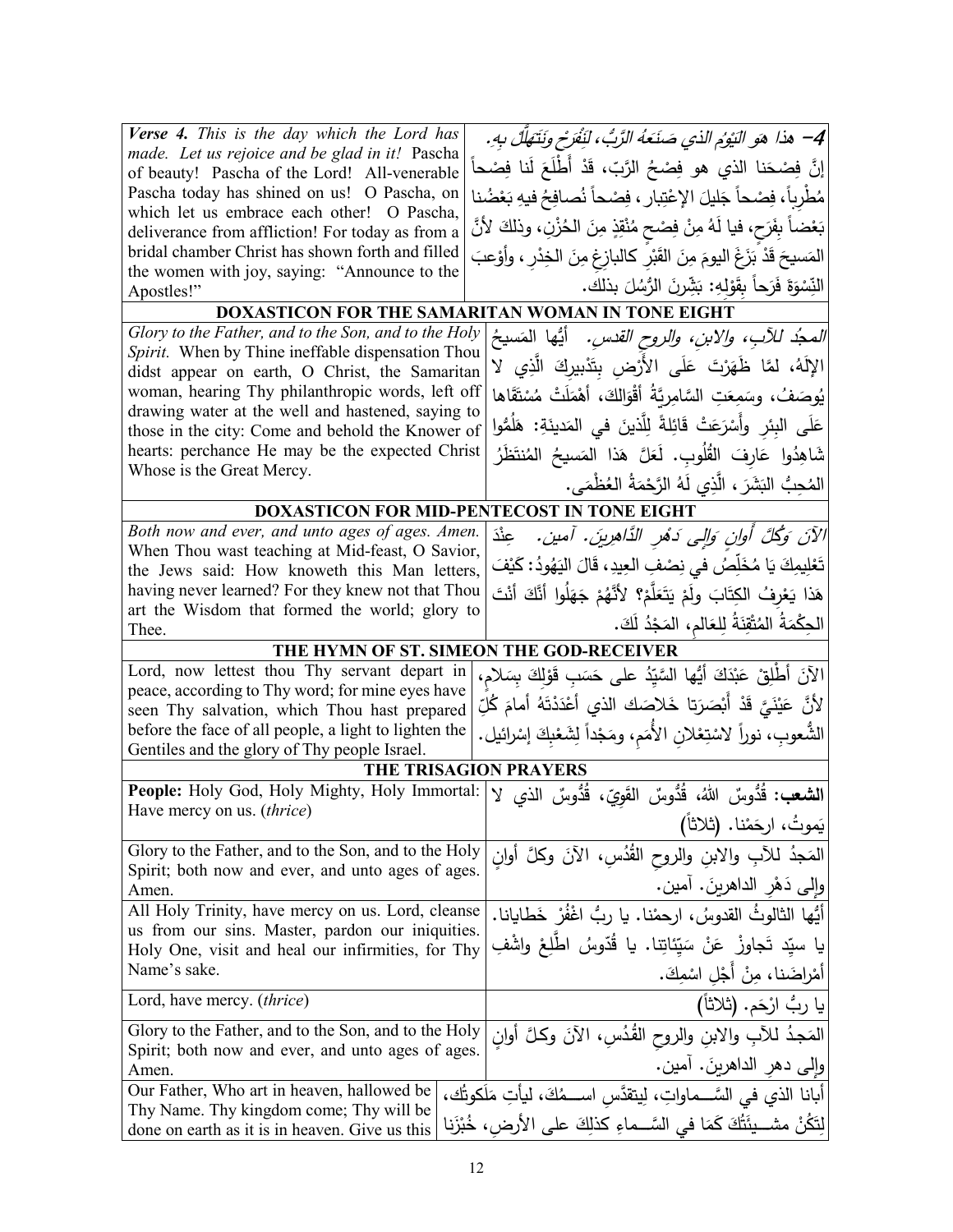| day our daily bread; and forgive us our                                                                          | الجَوْهَرِيّ أَعْطِنَا اليومَ، واتْرُكْ لَنَا ما علَيْنا، كما نَترُكُ نَحْنُ                                                                         |
|------------------------------------------------------------------------------------------------------------------|------------------------------------------------------------------------------------------------------------------------------------------------------|
| trespasses, as we forgive those who trespass                                                                     |                                                                                                                                                      |
| against us, and lead us not into temptation,                                                                     | لِمَنْ لَنا عَلَيْهِ، ولا تُدْخِلْنَا في تَجْرِبِةٍ، لكن نَجِّنَا مِنَ الشريرِ .                                                                     |
| but deliver us from evil.                                                                                        |                                                                                                                                                      |
| Priest: For thine is the kingdom, and the power,                                                                 | ا <b>لكاهن:</b> لأنَّ لَكَ المُلْكَ، والقُوَّةَ، والمَجْدَ، أيُّها الآبُ والإبنُ                                                                     |
| and the glory, of the Father, and of the Son, and                                                                | والروحُ القُدُسُ، الآنَ وكلَّ أوانِ وإلى دهرِ الداهرين.                                                                                              |
| of the Holy Spirit, now and ever and unto ages<br>of ages.                                                       |                                                                                                                                                      |
| Choir: Amen.                                                                                                     | ا <b>لجوقة:</b> آمين.                                                                                                                                |
|                                                                                                                  |                                                                                                                                                      |
| <b>RESURRECTIONAL APOLYTIKION IN TONE FOUR</b>                                                                   |                                                                                                                                                      |
| Having learned the joyful message of the<br>Resurrection from the angel the women disciples of                   | إِنَّ تِلْمِيذَاتِ الرَّبِّ تَعَلَّمْنَ مِنَ الْمَلاكِ الْكَرْزَ بِالْقِيامَةِ                                                                       |
| cast from them their parental<br>Lord<br>the                                                                     | البَهج، وطَرَحْنَ القَضــــاءَ الـجَدِّيَّ، وخاطَبْنَ الرُّسُـــلَ                                                                                   |
| condemnation. And proudly broke the news to the                                                                  |                                                                                                                                                      |
| Disciples, saying: Death hath been spoiled; Christ                                                               | مُفْتَخِراتٍ وقائِلاتٍ: سُبِيَ المَوْتُ وقامَ المَسيحُ الإِلهُ،                                                                                      |
| God is risen, granting the world Great Mercy.                                                                    | ومَنَحَ العالَمَ الرَّحْمَةَ العُظْمي.                                                                                                               |
| APOLYTIKION OF MID-PENTECOST IN TONE EIGHT                                                                       |                                                                                                                                                      |
| Glory to the Father, and to the Son, and to the<br>المحدُ للآبِ، والابنِ، والروح القدسِ. الآنَ وكلَّ أوانِ والٍي |                                                                                                                                                      |
| Holy Spirit. Both now and ever, and unto ages of                                                                 | <i>دهر الداهرين. أمين.</i> في انْتِصافِ العيدِ، اسْقِ نَفْسي                                                                                         |
| ages. Amen. In the midst of this Feast, O Savior,                                                                |                                                                                                                                                      |
| give Thou my thirsty soul to drink of the waters<br>of true worship; for Thou didst call out to all,             | العَطْشَى مِنْ مِياهِ الْعِبادَةِ الْحَسَنَةِ أَيُّها الْمُخلِّصُ، لأَنَّكَ                                                                          |
| saying: Whosoever is thirsty, let him come to Me                                                                 | هَتَفْتَ نَحْوَ الكُلِّ قائِلاً: مَنْ كانَ عَطْشاناً، فَلْيَأْتِ إِلَيَّ                                                                             |
| and drink. Wherefore, O Christ our God,                                                                          | وِيَشْرِب. فَيا يَنْبوعَ الْحَياةِ، أَيُّها الْمَسِيحُ الإِلهُ الْمَجْدُ لَك.                                                                        |
| Fountain of life, glory to Thee.                                                                                 |                                                                                                                                                      |
|                                                                                                                  |                                                                                                                                                      |
|                                                                                                                  | <b>THE DISMISSAL</b>                                                                                                                                 |
| Deacon: Wisdom!                                                                                                  |                                                                                                                                                      |
| Choir: Father, bless!                                                                                            |                                                                                                                                                      |
| Priest: Christ our God, the Existing One, is blessed,                                                            |                                                                                                                                                      |
| always, now and ever, and unto ages of ages.                                                                     | ا <b>لكاهن:</b> المَسيحُ إلهُنا، الذي هو مُبارَكٌ كُلَّ حينِ،                                                                                        |
| Choir: Amen. Preserve, O God, the holy Orthodox                                                                  | ا <b>لشماس:</b> حِكْمَةٌ.<br>ا <b>لجوقة:</b> بارك يا أب.<br>الآنَ وكلَّ أوانِ وإلى دهرِ الداهرين.                                                    |
| faith and all Orthodox Christians, unto ages of ages.                                                            | ا <b>لجوقة:</b> آمين. لِيُوَطِّدِ الرَّبُّ الإِلهُ الإِيمانَ المُسْتَقيمَ                                                                            |
| Amen.                                                                                                            | الرأي، مَعَ جَميع المَسيحيينَ الأُرْثوذُكْسيين، آمين.                                                                                                |
| <b>Priest:</b> Most-holy Theotokos, save us.                                                                     | ا <b>لكاهن:</b> أَيّتُها الفائقُ قُدسُها والدةُ الإلهِ خَلِّصينا.                                                                                    |
| Choir: Shine, shine, shine O New Jerusalem. The                                                                  | ا <b>لجوقة</b> : إستتيري استتيري يا أورشليم الجديدة، أنّ مجدَ                                                                                        |
| glory of the Lord, has shone on you. Exult now, exult                                                            |                                                                                                                                                      |
| and be glad, O Zion. Be radiant, O Pure Theotokos,<br>in the Resurrection, the Resurrection of your Son          | الربّ قد أشرق عليك، إفرحي الان وتهلَّلي يا صهيون،                                                                                                    |
|                                                                                                                  | وأنتِ يا والدةَ الإله النقية، إطربي بقيامة ولدك.                                                                                                     |
| <b>Priest:</b> Glory to Thee, O Christ our God and                                                               | ا <b>لكاهن:</b> المَجْدُ لَكَ أَيُّها المسيحُ الإِلهُ، يا رجاءَنا، المَجْدُ لَكَ.                                                                    |
| our Hope, glory to Thee.<br><b>Choir:</b> Glory to the Father, and to the Son, and to                            |                                                                                                                                                      |
| the Holy Spirit; both now and ever, and unto ages                                                                | ا <b>لجوقة:</b> المَجْدُ للآبِ والابنِ والروح القُدُسِ، الآنَ وكلَّ                                                                                  |
| of ages. Amen. Lord, have mercy <i>(thrice)</i> . Father,                                                        | أُوانِ وإلى دَهرِ الداهرينَ. آمين. يا رَبُّ ارْحَم. (ثلاثاً)                                                                                         |
| bless.                                                                                                           | باركْ يا أب.                                                                                                                                         |
| <b>Priest:</b> May He Who rose from the dead, trampling                                                          |                                                                                                                                                      |
| down death by death, and upon those in the tombs,<br>bestowing life, Christ our true God, through the            | ا <b>لكاهن:</b> أيُّها المَســيحُ إلهُنا الحَقيقيّ، يا مَنْ قامَ مِنْ<br>بَيْنِ الأَمْواتِ، بشَــفاعاتِ أُمِّكَ الكُلِّيَّةِ الطَّهارَةِ والبَربئَةِ |